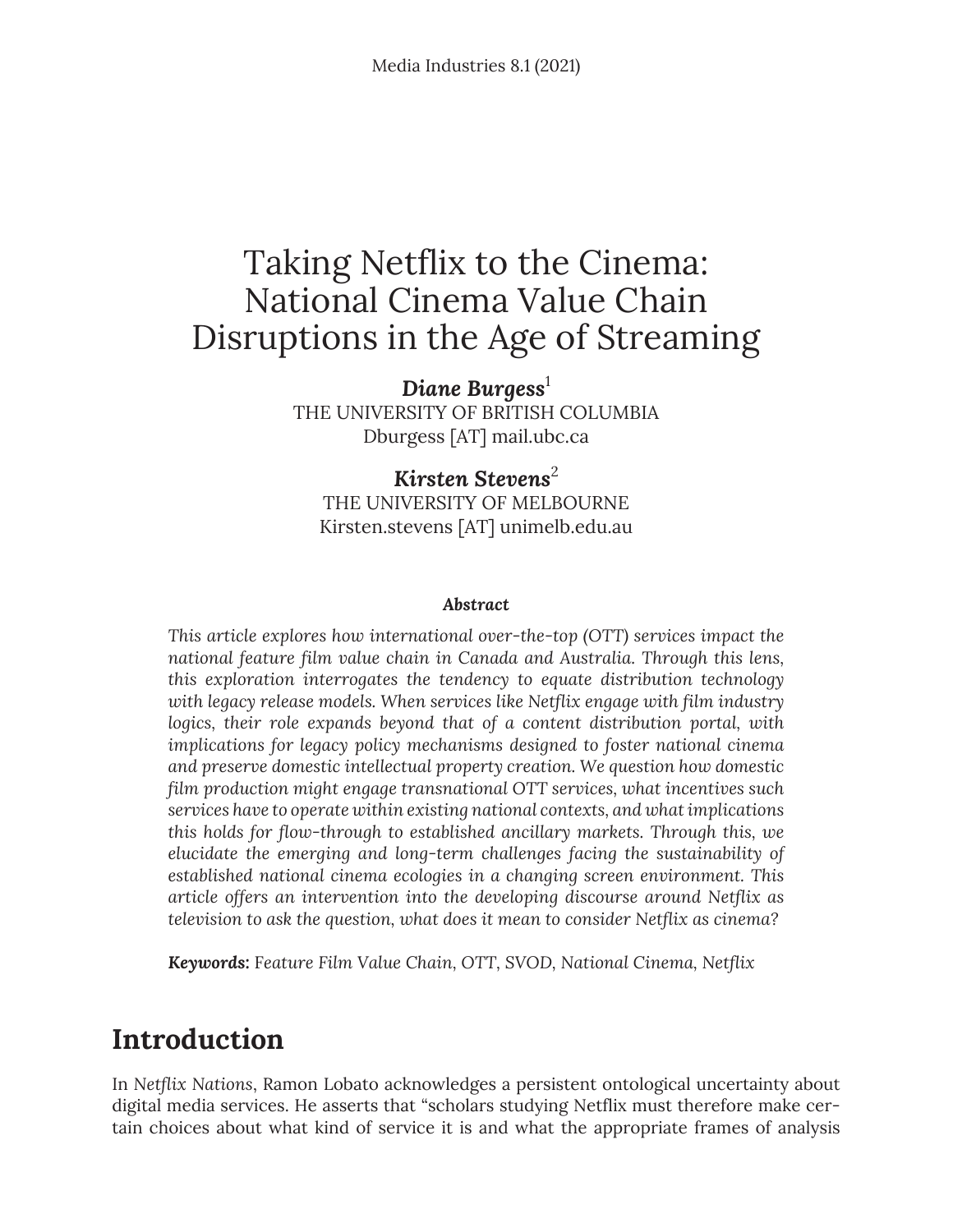should be." $3$  Lobato situates Netflix in the contexts of television studies—noting the technological and industrial shifts that underpin scholarly debates about the future of television and platform studies, with its more lateral focus on communicative networks and computational affordances. However, the participation of transnational over-the-top $^4$  (OTT) subscription video-on-demand (SVOD) services—like Netflix and Amazon Prime—in the feature film market raises significant questions about the tendency to perceive streamed content delivery as equivalent to broadcast distribution undertakings. The production of "original" content like *Roma* (2018), *Manchester By the Sea* (2016), or *Okja* (2017)—each of which was released theatrically—differs from the process of financing domestic feature films within national production frameworks. Whether acquired in late stages of production (as were *Roma* and *Manchester By the Sea*) or in the development phase (*Okja*), the participation of OTT services in releasing original feature film content signals a different type of disruption for local film industries to that of a broadcaster.

For digitally distributed cultural productions, key issues are overlooked when distribution technology becomes synonymous with release strategies. In their introduction to a special section of *Media Industries*, Lotz, Lobato, and Thomas raised a series of "provocations" that target conceptual challenges in the study of Global Internet Television.<sup>5</sup> One particular assumption that they critique involves "either/or narratives" that pit internet-distribution technologies against legacy distribution technologies rather than considering how coexistence and reconfiguration tend to "expand television's ecosystem."6 But what would happen if this provocation were directed instead at grasping the expansion of cinema's ecosystem? Specifically, what happens when internet-distribution technologies are pitted against legacy *exhibition* models?

When Netflix seeks to secure Official Competition slots at Cannes,<sup>7</sup> or to ensure Oscar eligibility for their films, $\delta$  there is clear engagement with the logics of the film industry. These actions appear to pose an existential crisis for cinema—can a streamed feature-length production be celebrated as a film?—even though the ensuing controversy suggests it is actually more of a power struggle rooted in the political economy of film exhibition. That said, there is a deeper ontological question raised here about how the logics of the film industry, especially as they pertain to measures of value, can operate separately from legacy release models. Thus, when digital media services participate in the film industry—acting as more than just distribution portals—it is necessary to shift the interdisciplinary lens to consider a film studies perspective on Netflix as cinema.

Our goal in this article is to reposition debates around the impact of Netflix and other OTT SVOD services to engage with a wider screen ecology. Examining examples from Canada and Australia, we seek to draw attention to the ways in which film sustains and develops its industry within a national production context. Specifically, in looking at the way films attain value—both symbolically and economically—and the means by which such value is reinvested into a national industry in the form of financing and networking (such as that which occurs on festival circuits), this article seeks to add a much-needed layer to the discussion of how OTT services generally and Netflix as the most dominant international player are impacting national screen industries.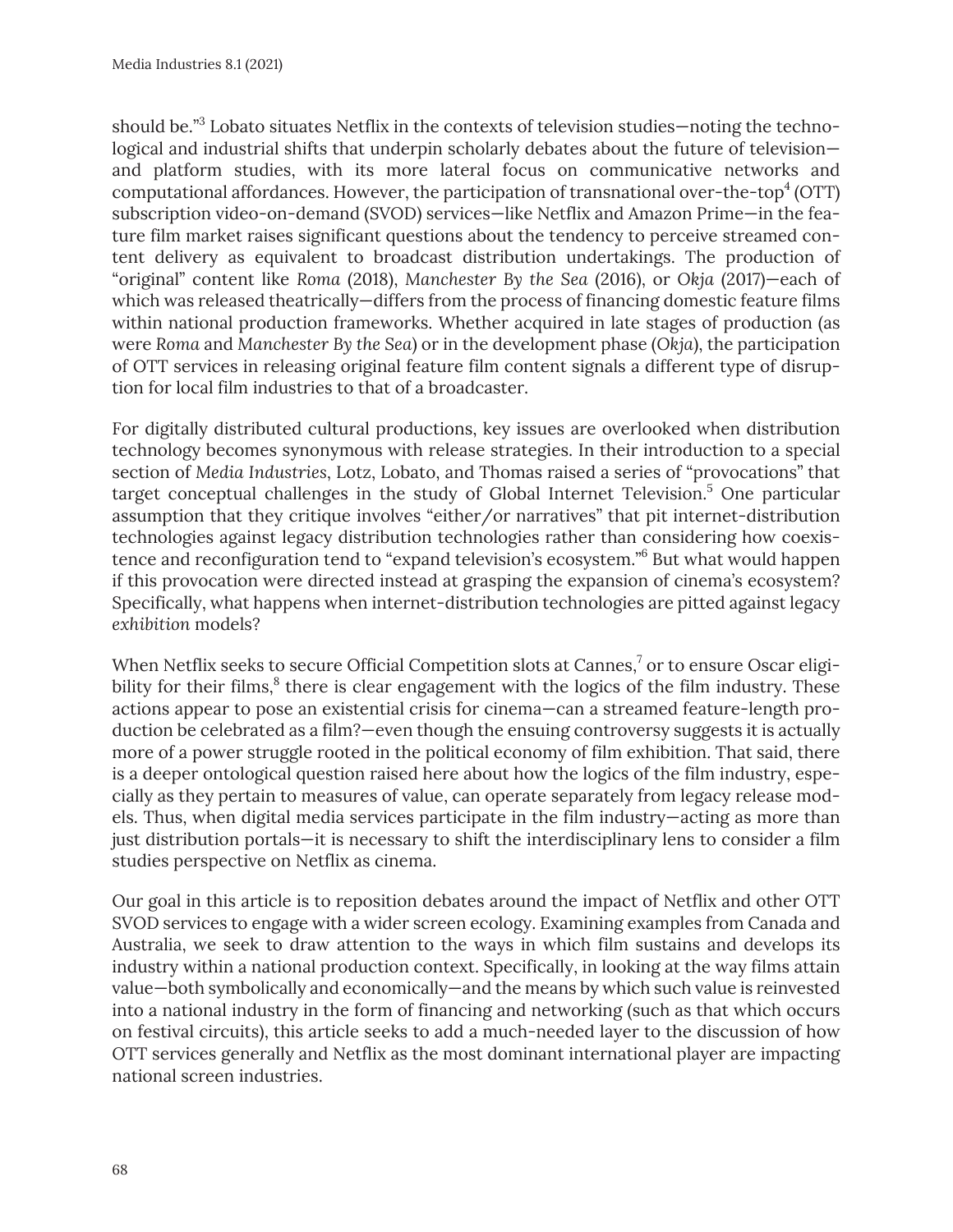## **What If Netflix Is Cinema?**

With the reconfigurations wrought by digital distribution, we are interested in how the logics of the film industry manifest in the operation of OTT services that exceed their role as content distribution portals. In their disaggregated definition, Lotz, Lobato, and Thomas use "professionalized, industrial practices" (or "industrial logics") as a basis to distinguish between internet-distributed television and internet-distributed film as subcategories of internetdistributed video.<sup>9</sup> They acknowledge porous terminology and industry overlap occupied by services that distribute content from both subcategories. This inherent hybridity raises the prospect of an alternative pathway (beyond the scope of their television-oriented approach) that considers distribution portals in the context of multiple production processes. Lobato and Lotz refer to the hybridity of Netflix's connections with film and television that "feed confused perceptions of the company,"10 but their subsequent reference to the company's disruption of "established norms of international video distribution"<sup>11</sup> sets up an approach to Netflix that is grounded in international broadcasting and pay TV (in conjunction with the Global Internet Television Consortium's research network). To return to the provocation against "either/or narratives,"<sup>12</sup> it is important to consider how nonlinear delivery also might involve a reconfiguration of film industry logics.

There appear to be two issues that impact the perception that Netflix is not cinema. First, as Lobato has noted, "much of the existing coverage of digital distribution has come from outside the discipline of film studies."<sup>13</sup> Where a media studies perspective can be observed in research about Netflix, it tends to take the form of analyses of film culture and the changes in the consumption landscape that characterize on-demand viewing behaviors.<sup>14</sup> A second issue, separate from the disciplinary orientation of researchers, arises from the apparent agreement that Netflix is more closely aligned (ontologically speaking) with television. With very few exceptions,<sup>15</sup> Netflix tends to figure less prominently in analyses of cinema in the digital era. It is interesting to note how content type appears to shape the perception of the distribution portal, as evidenced in divergent research agendas for MUBI and Netflix. In particular, any involvement with television seems to invoke ancillary market connotations for films. Researchers who bring a film studies perspective to the study of on-demand digital distribution largely focus on platforms like MUBI that are associated with art cinema and cinephilia.16 For example, Fisher, in his analysis of the short-lived African Film Library, points to the emergence of a powerful new intermediary and suggests that "the streaming model is more likely to threaten the availability of niche films, rather than preserve it."<sup>17</sup> He notes the potential precariousness of availability (and especially of long-term archival access) that can occur when online distributors attain an unprecedented level of control over content. Although Fisher's analysis remains entrenched in distribution and long-tail exploitation, his concerns begin to approach some of the implications of streaming for national cinemas.

The more cinephilic examinations of digital distribution tend to deal with content access from de-/re-/new-intermediation<sup>18</sup> to digital rights management,<sup>19</sup> the dominance of content suppliers,<sup>20</sup> and the visibility of national cinema.<sup>21</sup> In "What happened? The Digital Shift in Cinema," Dixon appears to convey anxiety about diminished intermediation—based on "clumsy algorithms"—and wonders how "a film [can] gain traction" without a theatrical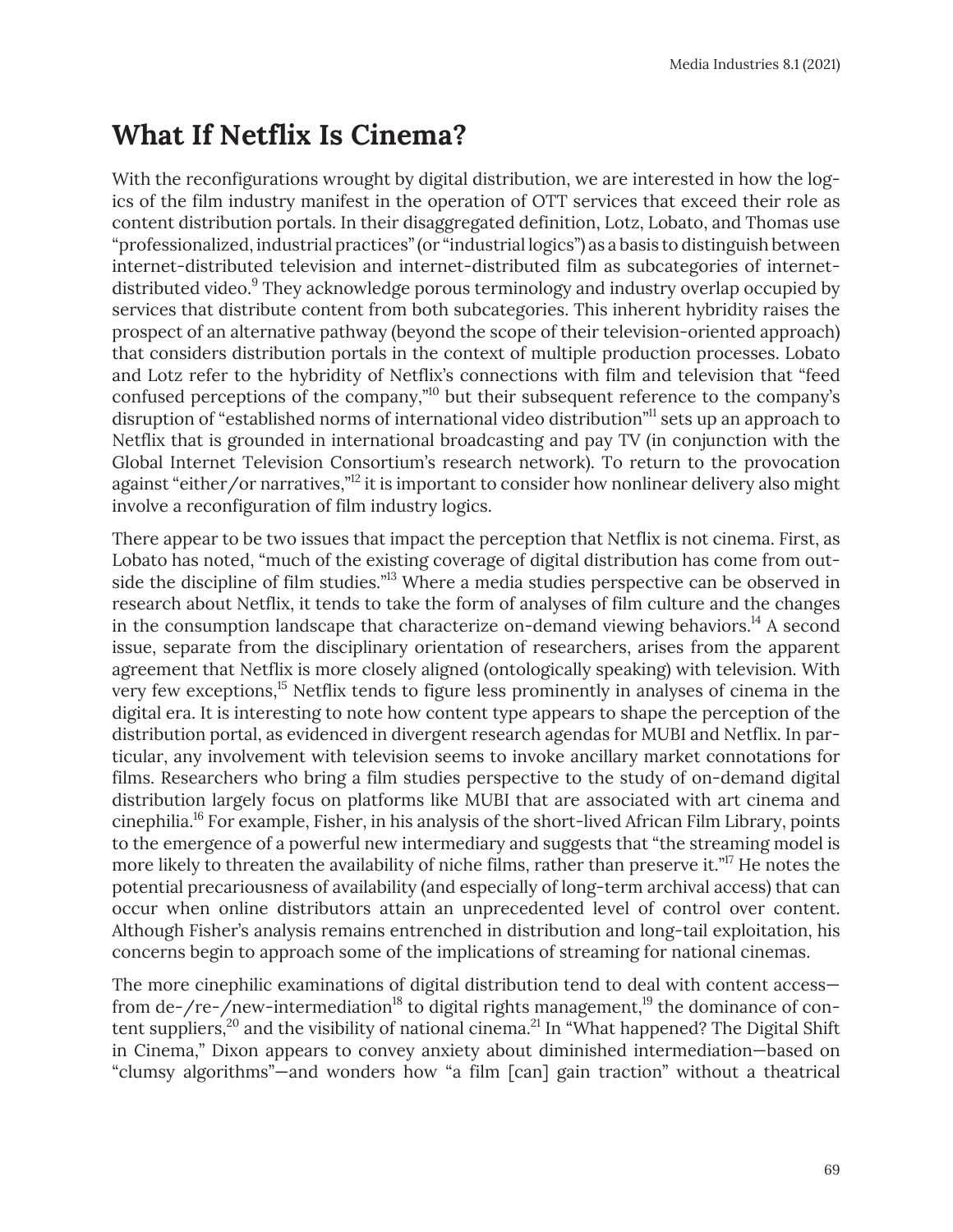release.<sup>22</sup> On the topic of cultural mediation, Frey asserts that video-on-demand (VOD) recommender systems need to be understood in the context of continuities with other media consumption guides (e.g., festival programs, video store clerks).<sup>23</sup> In seeking a "functional archaeology of cultural recommendation and media consumption choice, $"^{24}$  Frey charts a more moderate position relative to the fraught debate over how digital disruption impacts the shaping of taste and cultural preference. References to taste and the disruption of hierarchies of cultural value (on a polarized continuum from utopian de-intermediation to new regimes of marketing surveillance) suggest a digital restaging of the art house versus mainstream distinction that pushes Netflix outside of cinephilic studies of SVOD.

Nostalgia is a prevalent undercurrent that tends to bind cinephilia to cinemas, perhaps in reverence to the rarefied conditions of theatrical viewing but likely more as a nod to the sociality of taste in cultural consumption. When Dixon declares that "film is dead," he appears to be particularly concerned about how the loss of theatrical release (which put films "on the same playing field") marginalizes art cinema in favor of franchise films and a "dumbed down" conversation—while the proliferation of digital content struggles with discoverability.<sup>25</sup> Frey, in contrast, conveys awareness of the false discontinuity associated with the notion of "internet-based domestic spectatorship," given that home-viewing of films pre-dates the rise of streaming.26 Yet, he notes that the "c" of cinema studies "has been melting into a big 'M' of SCMS."<sup>27</sup> For both researchers, Netflix is firmly associated with post-cinema, either as a synecdoche for mainstream SVOD platforms or as the "key (and will soon be the chief) gatekeeper"28 in a streaming universe dominated by serial drama as the (pre)dominant cultural format. This article seeks to explore the continuities of an expanded cinema ecosystem—retaining the "c" in the interdisciplinarity of cinema and media studies, minus the nostalgia for linear release windows.

Going a step further, thinking about national cinema in terms of triggers for state support invokes a geographically bounded audience or citizenry (including both consumers and producers of content) and draws attention to regulatory definitions of national content (encompassing both content-producers and content-providers). It is with these different types of disruptions in mind that this article turns to the example of national cinema and the experiences in Canada and Australia.

The focus on Canada and Australia stems from the authors' own backgrounds and the discovery, through multiple conversations, of similarities in how Netflix fits within national screen ecologies and policy debates across the two nations. As comparatively small, Englishlanguage, $^{29}$  subsidized cinemas, the cases of Canada and Australia revealed many shared challenges. Yet, in looking more closely, incongruities also emerged. The resulting article thus sits within a legacy of research that engages the "similar-but-different" quality of Canadian and Australian cultural systems.<sup>30</sup> In the context of film production, this similar-but-different quality works to emphasize the universality of the disruptive effect of Netflix on established national film industries while also highlighting the local specificities that shape how such disruptions play out in each national context. The value of this comparison then, as Annette Van Den Bosch and Alison Beale have noted, is that "The mirrors that Australia and Canada hold up for each other are also magnifying glasses."<sup>31</sup> While unique in some ways, the experiences of both Canada and Australia work collectively to highlight the need to address the wider impacts that a changing media environment has for national screen industries.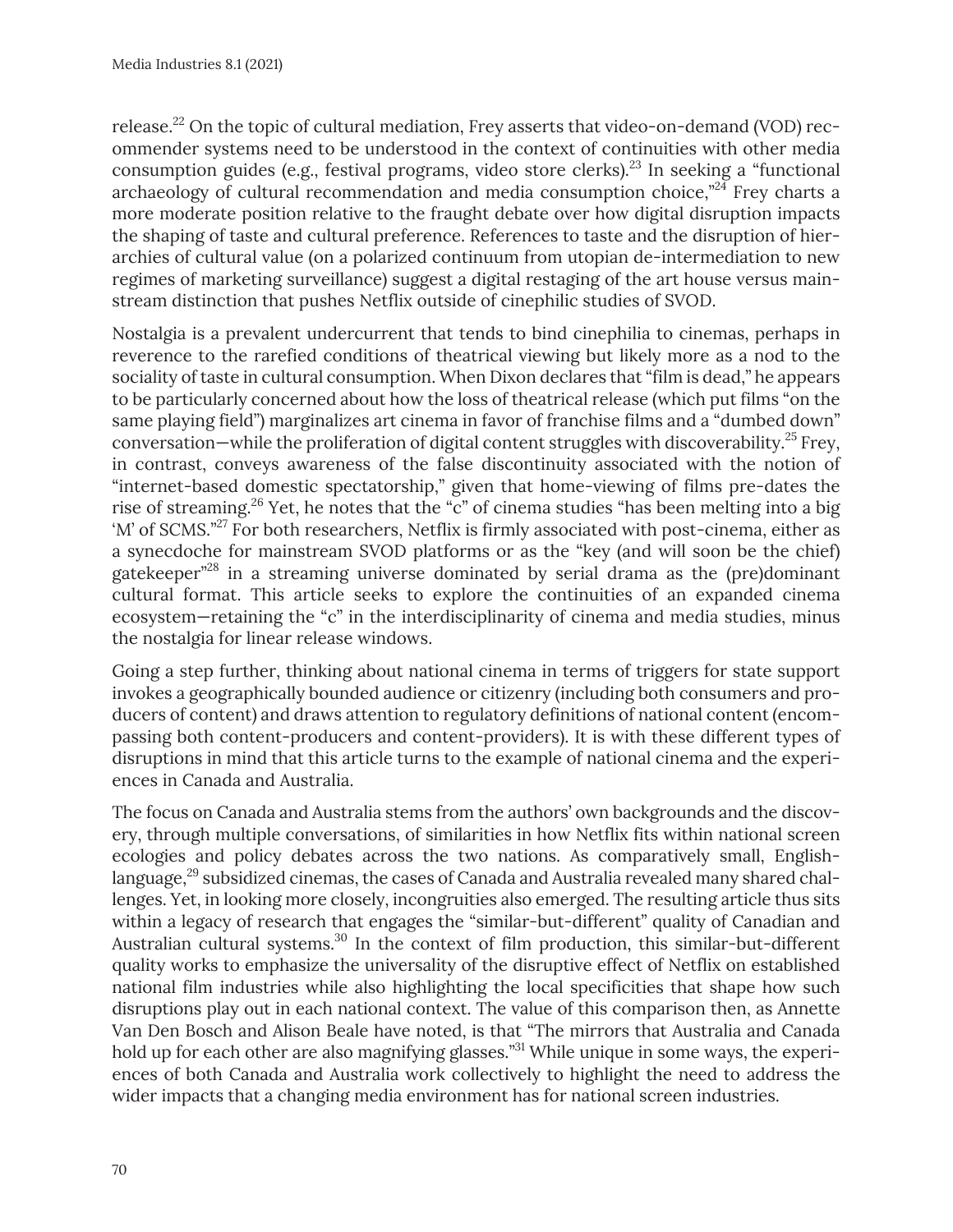## **The Feature Film Value Chain**

Netflix officially arrived in Canada in September 2010 and in Australia in March 2015.<sup>32</sup> In both instances, the official launch was quickly followed by market dominance. In May 2018, a report by the Australian Communications and Media Authority found that "half of Australian adults (50 per cent) had access to Netflix in the home."<sup>33</sup> Similarly, by 2018, "close to half of all Canadian households [were subscribed] to the service,"<sup>34</sup> placing the number of Canadian Netflix subscribers at just over 6.7 million households.<sup>35</sup>

Faced with the growing popularity of Netflix in both Canada and Australia, discussions of the service have tended to focus on its place as a competitor to and disruptor of terrestrial television formats. However, it is useful to remember Netflix's initial involvement in DVD-bymail subscriptions (and the comparisons to Blockbuster) in order to reconsider how they navigated the technological transformations of the digital era as an online (home) entertainment service. Their involvement on the international film festival circuit and with theatrical distribution points to a diversified perspective on the creation of original VOD content that disrupts traditional content classifications that are based on legacy formats and windowed releasing. In an article in *The Guardian*, Stuart Heritage noted the somewhat uncomfortable inconsistencies in marketing strategies that arise from Netflix's status as a "catch-all disrupter" that wants to "drag people away from cinemas" and also to "chop the legs out from underneath the likes of Lifetime."36 If we consider how Netflix impacts state-supported national cinemas, then regulatory concerns expand to encompass policy interventions aimed at fostering the production and consumption of theatrical feature films.

As a conceptual model, the feature film value chain maps the progression of a project from creation to delivery and has been utilized to examine both the commodity (at points of investment and recoupment) and its economic impact (on creative industry sectors). $37$ Despite variations that cluster distribution platforms (to suggest flexible multiplatform releasing) or arguments that independent distributors might encounter a paradigm shift toward a "demand-led" value chain,  $38$  it appears that the heuristic ideal of sequential exhibition windows is fully entrenched as a way of understanding content delivery. For example, in their exploration of the potential changes brought by digital distribution, Cunningham and Silver refer to "TV, computers and mobile devices" as "the 'second', 'third' and 'fourth' screens" and note that "cinema was first."<sup>39</sup> Similarly, the Canadian statutory definition of broadcasting excludes program transmission intended for "performance or display in a public place."<sup>40</sup> It is possible that the development of these distinctions follows the historical emergence of different screens (and screening contexts) as much as it reflects industrial progression of sequential windows. Either way, in the value chain model, SVOD services are situated among the content delivery platforms, segregated from cinema (as theater screen).

However, it is important to recall Bloore's assessment of the limitations of the chain metaphor in capturing the interrelationship of myriad industry players or levels of investment and recoupment. He asserted that, despite accepted usage of the term "value chain," it might be more accurately understood as a "value system."<sup>41</sup> Consequently, enthusiasm about the potential benefits of disintermediation—in the windowless world of digital disruption—needs to be tempered by a consideration of the jurisdictional constraints present in the feature film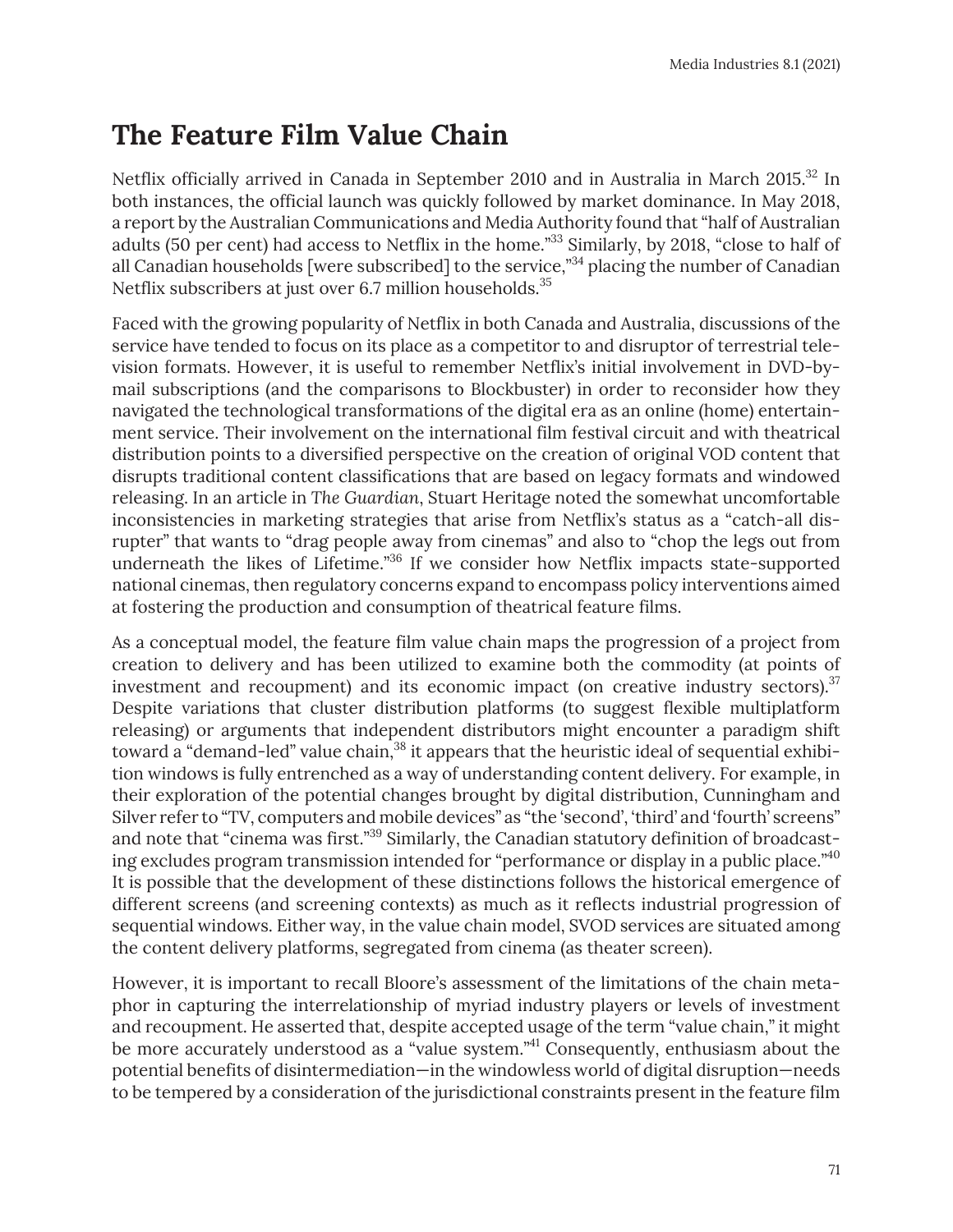value chain. Of particular relevance for national cinema are state mechanisms aimed at supporting the production and distribution of domestic intellectual property (IP).

In 2017/2018, Canadian theatrical feature film production accounted for 3 percent of the total volume of film and television production in Canada.<sup>42</sup> Although the proportional share is consistent with the previous fiscal year, the production budget volume actually rose by 13.9 percent to CAD\$303 million.<sup>43</sup> Taking the rest of the decade into consideration, this figure is lower than the CAD\$326 million annual average.<sup>44</sup> The sharpest increases in the film and television production sector (as a whole) have been in the foreign location and service (FLS) segment, which has jumped by over 300 percent in a decade to just under CAD\$4.8 billion (or 53 percent of the CAD\$8.9 billion total).<sup>45</sup> Some of the FLS expansion has been attributed to increased SVOD spending from Netflix, Amazon, and Hulu.<sup>46</sup> The disproportionate growth of the FLS sector raises questions about how Netflix is contributing to Canadian production. For domestic IP in the theatrical feature film production sector, approximately 58 percent of the financing comes from public sources, such as tax credits and funding from Telefilm Canada.<sup>47</sup> Eligibility for different levels of public support hinges, in part, on certification as a Canadian program. Certification criteria assess levels of production and postproduction spending in Canada, involvement of a Canadian producer "as the central decision-maker from the development stage," and points allocated for "key creative functions being performed by Canadians."48 Telefilm's Canada Feature Film Fund requires a minimum of 8 out of 10 points (with the exception of treaty coproductions).<sup>49</sup> Public support for Canadian productions also carries stipulations about distribution in Canada. For projects budgeted at or above CAD\$2.5 million, the Feature Film Fund requires a commitment from a Canadian distributor for a domestic theatrical release.<sup>50</sup> These regulatory protections could create barriers for a theatrical production seeking financial involvement from Netflix.

The feature production environment in Australia reflects many of the attributes that mark the Canadian context. While FLS production represents a smaller facet of the industry accounting for approximately 35 percent of all film and television production in Australia, compared to the 25 percent share held by Australian feature films (including official coproductions)<sup>51</sup>—dynamic growth in this area, particularly around foreign TV production,<sup>52</sup> raises questions about how foreign actors like Netflix fit within existing domestic screen ecologies. Flipping the perspective of national productions seeking Netflix involvement to instead ask "what incentive do OTT services have to contribute to domestic feature film production?" further highlights the mechanisms at work in state-supported industries that shape feature film production. Although foreign investors (including distributors and producers) account for the largest single source of finance for Australian features at 36 percent of total finance in 2018/2019, it is government support in the form of tax offsets and direct funding that account for almost half of all funding (33 percent from the Producer Offset tax concession and 15 percent in direct funding).<sup>53</sup> Such government support comes with specific requirements: for the Producer Offset, all productions must contain "significant Australian content,"54 while feature films—which receive the higher offset of 40 percent compared to 20 percent for other productions—are defined by their theatrical release, with the understanding that "applicants should plan to earn a meaningful proportion of the project's revenue from the Australian theatrical box office."55 While significantly supporting domestic production for access by domestic audiences, these stipulations also act as potential barriers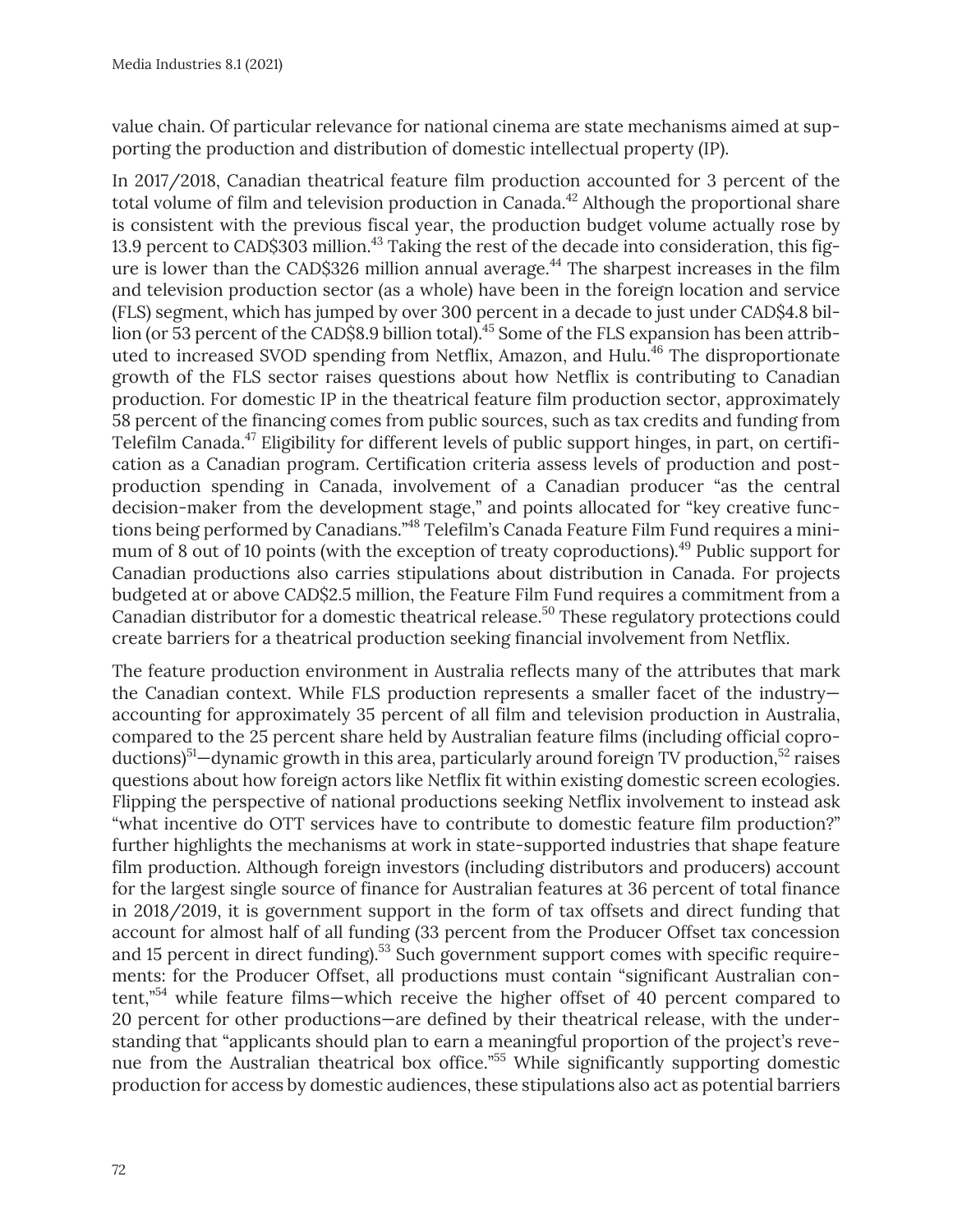to providers seeking windowless releasing. As with Canada, then, there exists within the Australian production policy framework significant questions about how domestic film production might engage transnational OTT services and what incentive such services would have to operate within the existing national feature film value chain.

#### **Netflix and Film Festivals**

In the value chain's progression from script to screen, film festivals persist as a threshold space—as sites where both completed products and new projects can accrue symbolic capital (potentially convertible as box office returns or development financing) or economic capital (through acquisition or ancillary market sales). As de Valck has noted, film festivals serve as sites of cultural legitimization—from program selection and awards competitions to the prestigious atmosphere of red carpet premieres to the "rich discursive context that encourages discussion, reflection, and engagement.<sup>"56</sup> For Netflix, the top-tier international film festivals have become a key battleground in struggles over the future of windowed releasing. Their ongoing dispute with the Cannes Film Festival over award eligibility for films that refuse to comply with France's minimum requirements for theatrical release<sup>57</sup> highlights the stakes for new models of art cinema distribution. TIFF (Toronto International Film Festival) has taken a position in the debate through their programming of Netflix-produced feature films, including the selection of *Outlaw King* (2018) for the prestigious Opening Gala slot. In the context of the Canadian festival sector, the presence of Netflix arguably has further coalesced attention on TIFF, as a singular national top-tier event. For example, *Roma* (2018) screened only at TIFF prior to a limited theatrical release in three Canadian cities, often in festival-owned venues like the Vancity Theatre<sup>58</sup> (the year-round facility of the Vancouver International Film Festival).

If Netflix has embraced the potential of top-tier festivals as avenues for raising attention and prestige, their releasing strategy also demonstrates a disinterest in the longer tail of the festival circuit, where the majority of Australian film festivals sit. Where films might once have circulated for upward of a year or eighteen months through the loosely formed networks of major, mid-sized, and specialized film festivals that form international film festival circuits, for many films this festival run is being cut far shorter. Director of the Perth Revelation Film Festival, Richard Sowada, has observed this change in the "festival window" as films move from festival runs to VOD release:

Where films screened in Cannes (May), Toronto and Venice (September) or IDFA [International Documentary Film Festival Amsterdam] (November) would easily find a place at Australian international film festivals the following year, these titles are now often well circulating the on demand environment a matter of two or three months after their initial fest premieres.<sup>59</sup>

While this shortening of the festival window signals a challenge for festival programmers, it also has an impact on national feature film production systems. Festivals provide launchpads not only for films, but also for their creative teams (producers, directors, writers), acting as sites for building professional networks and sourcing support for future projects.<sup>60</sup> National industries that often cannot fund feature projects solely within a domestic market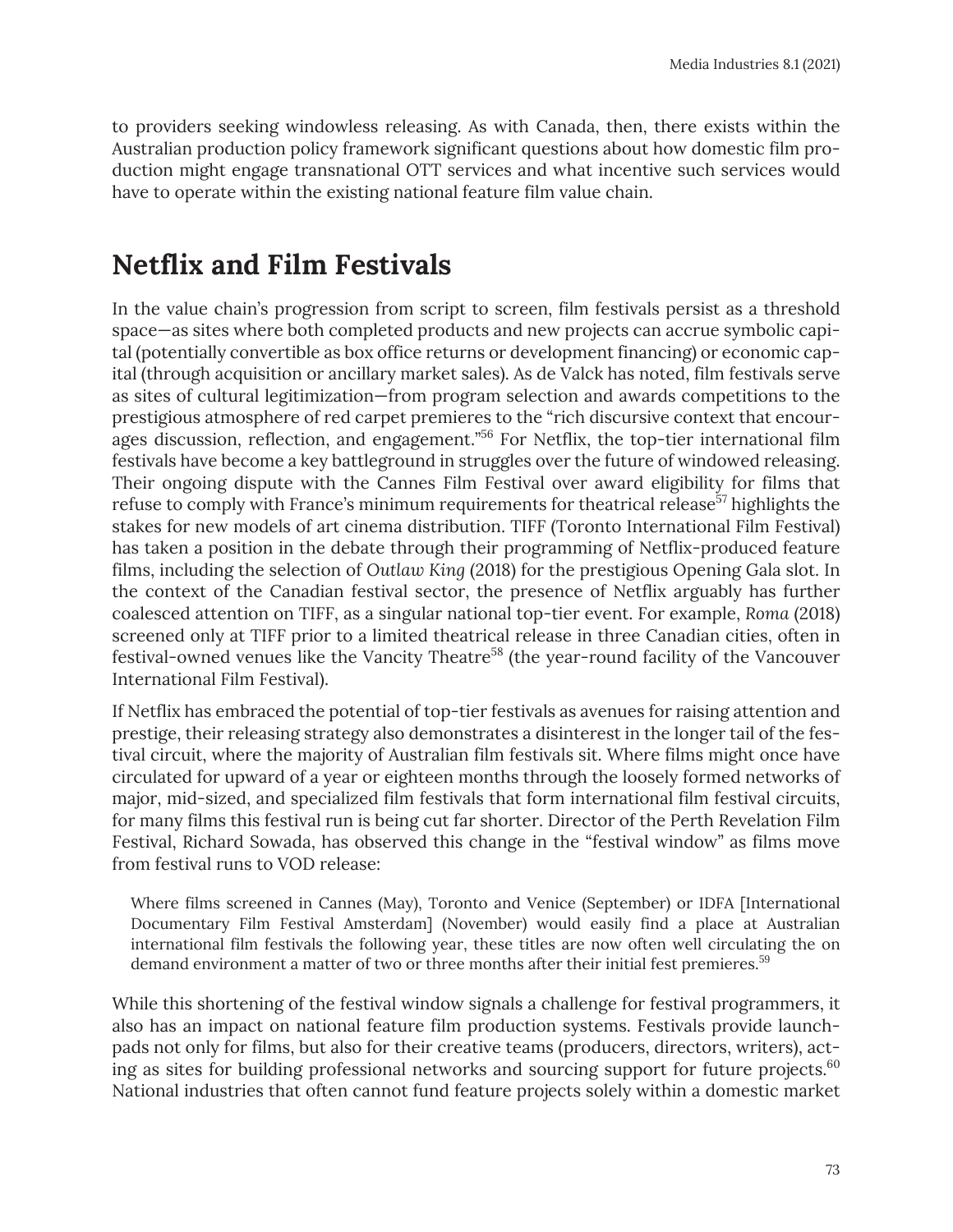rely on the value addition provided by festivals for both films and filmmakers in order to support ongoing production and development. Although top-tier festivals provide key sites for this, it is often the repeat interactions provided by festival circuits that help to build film and filmmaker reputations.

As a move that seemingly counteracts this negative trend, Netflix's involvement with film festivals has extended to sponsorship of industry-related activities. As the presenting sponsor of the Canadian Film Centre's annual TIFF BBQ (a high-profile networking event and fundraiser for the Centre's talent-development initiatives), $\frac{\delta}{\delta}$  the streaming service can assert a more cinephilic brand image in the context of festival guests and screen industry VIPs. In addition, investments made in conjunction with the 2017 Netflix deal (a CAD\$500 million commitment approved under the Canada Investment  $Act)^{62}$  have the potential to support industry capacity in the domestic sector. Specifically, a portion of the CAD\$25 million earmarked for market development forms the basis of a three-year deal to support TIFF's Canadian film industry programs (including the Talent Accelerator and TIFF Filmmaker Lab).<sup>63</sup>

Although these investments provide professional development opportunities for Canadian creative talent, it remains unclear whether the Netflix deal will result in increased production and distribution of domestic IP (given the aforementioned challenges presented by legacy funding models). TIFF also faces pushback from major sponsors, including Bell Media (owner of domestic OTT service Crave) and exhibitor Cineplex, who have banished Netflix titles from their Scotiabank Theatre (one of TIFF's screening venues).<sup>64</sup> Looking at these public and highly publicized entanglements with the film festival sector, it is useful to recall Zboralska and Davis' assessment of Netflix's brand image as "an emancipatory and innovative disruptor of the much-derided Canadian status quo."<sup>65</sup> Although they were focused on consumer-related strategies (e.g., lax enforcement of Virtual Private Network [VPN] usage to circumvent territorial rights management), a similar thread can be seen in Cameron Bailey's defense of TIFF's programming decisions—discussing the festival's inclusion of SVOD titles, TIFF's Artistic Director and Co-Head indicated that they "follow the best industry talent" and "don't discriminate in terms of seeking films from one kind of source or another."<sup>66</sup> Thus, an engagement with the value of cinema, as it is negotiated in festival spaces, might contribute to destabilizing the legacy policy models that support the feature film value chain for national cinemas.

### **Ancillary Revenue Streams**

Lacking a Netflix deal such as the one negotiated in Canada, the presence of Netflix within the arenas of domestic talent development and prestige-seeking has been less conspicuous in Australia. Despite its arrival in 2015, the official presence of Netflix in Australia remained limited, with no locally based staff employed until 2019. This changed with the establishment of a headquarters in Sydney in the latter half of 2019, as well as the recruitment of a head of publicity for Netflix originals in Australia/New Zealand and a director of public policy.<sup>67</sup> This was followed with a more production-focused hire—director, local originals for Australia—in 2020.68 Yet, to date Netflix's presence in Australia has signaled a greater interest in monitoring policy debates and regulatory issues than in developing the kinds of production or development hubs established in Toronto, London, or Madrid.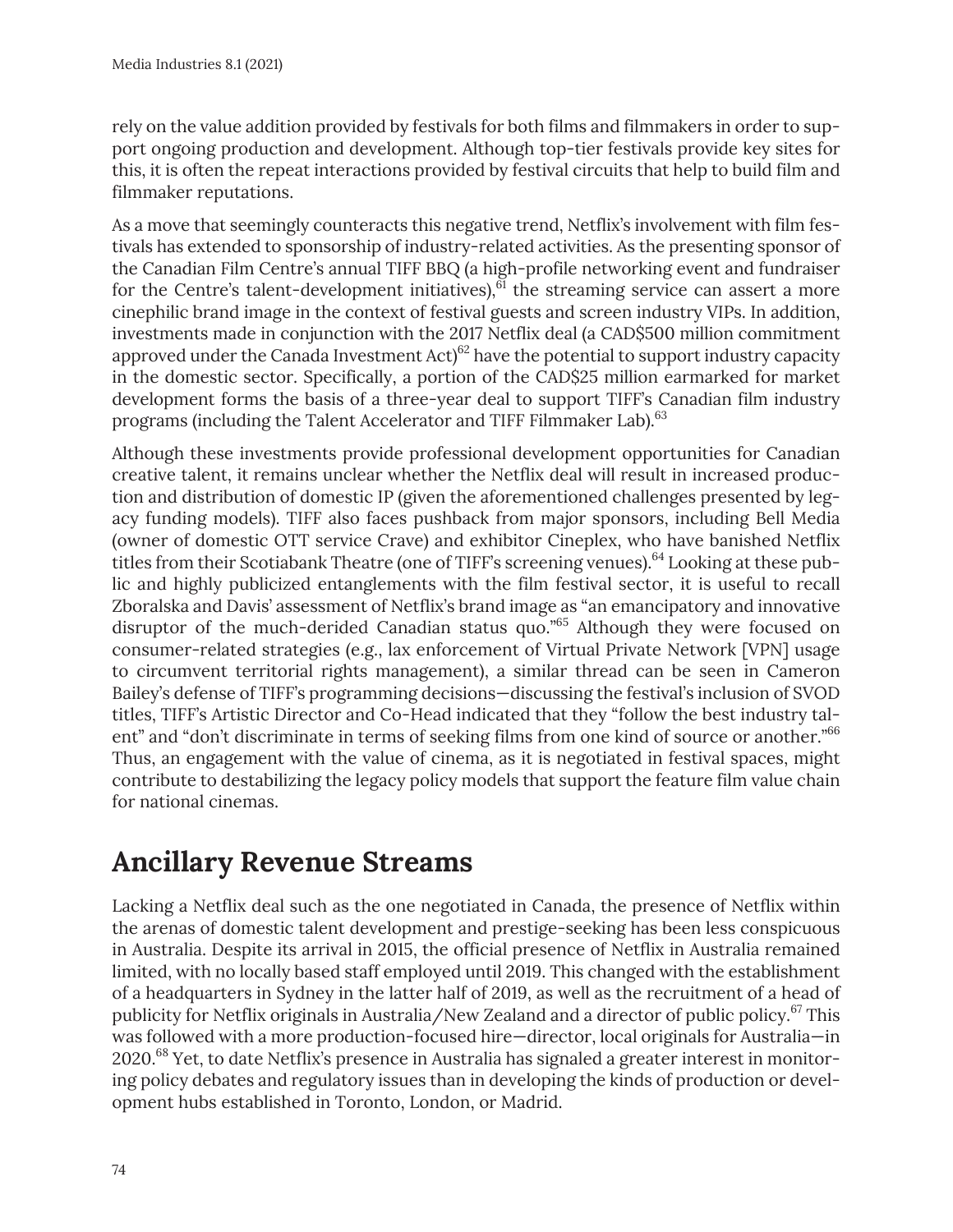The limited interest in Australia as a major hub of production was signaled by Lisa Hamilton-Daly, the US-based Director of Original Series (Drama) for English-language regions, at the Screen Producers' Association's Screen Forever conference in 2019. Hamilton-Daly acknowledged that investment in fully commissioned originals from Australia would be "probably one or two at the top [of production estimates]," with the potential for coproductions slightly higher.<sup>69</sup> This sets a low bar for expected impact that Netflix will have on the production and distribution of Australian IP and underscores a growing push in Australia to apply content quotas to OTTs.70 Indeed, in a report on Australian content in SVOD catalogs, Lobato and Scarlata found that Netflix programmed the least amount of Australian content of any domestically available OTT service, offering only seventeen Australian films in 2019, less than 0.5 percent of its catalog.<sup>71</sup> Where Netflix has engaged with Australian film, this has primarily occurred through acquisitions of films for worldwide streaming in late stages of production such as with *Cargo* (2017) and *I Am Mother* (2019)<sup>72</sup>—or through more traditional licensing arrangements. So far, the only Australian film to have early Netflix involvement is David Michôd's *The King (2019).*<sup>73</sup> While active involvement in film production in Australia remains limited, however, Netflix's presence within the region has nevertheless signaled a significant shift in local production systems.

In Australia, the expansion of OTT services has accompanied a contraction of heritage exploitation markets (home video sell-through and rental; pay TV; broadcast licenses) and with it a growing destabilization of the dominant feature film value chain that relies on such markets. At the exploitation end, the uptake of SVOD services by Australian audiences has accompanied a decline in Box Office (BO) share for art-house and locally made films. According to Screen Australia CEO Graeme Mason, the theatrical market has become increasingly hit-driven in recent years, with art-house titles now making only half what they would have made a few years ago.<sup>74</sup> While overall the theatrical BO in Australia remains strong, up 3.1 per cent in 2018, the BO share of films playing fewer than two hundred screens which includes most Australian films—has dropped from 33 to 14 percent in the decade from 2007.<sup>75</sup> This reduction in theatrical share coincides with diminishing revenues for films from DVD and television markets.<sup>76</sup> While evidence of a direct correlation between OTT subscriptions and declining ancillary markets requires further investigation, there nevertheless exists a perception within the local industry that the transition to a market built on "digital cents for physical dollars" is underwriting the declining value of heritage ancillary markets for feature films. $77$ 

Despite diminishing returns, the consolidation and contraction of ancillary revenue streams in the Australian context have placed a growing pressure on films "to at least break even in the theatrical window," according to Studiocanal Australasia CEO Elizabeth Trotman.<sup>78</sup> This growing pressure on theatrical returns holds implications not only for a film's profitability but also for the larger production pipeline, with growing uncertainty around the amount of revenue film projects can generate, causing significant disruption to the means of financing such productions. In a recent public lecture on the growing uncertainty of the Australian film sector, producer Sue Maslin noted that the established model of approaching distributors for guarantees and advances, of pre-selling international territories and seeking production loans based on sales estimates, has changed significantly.79 Distributors are increasingly cautious in acquiring films at script stage or in providing advances to support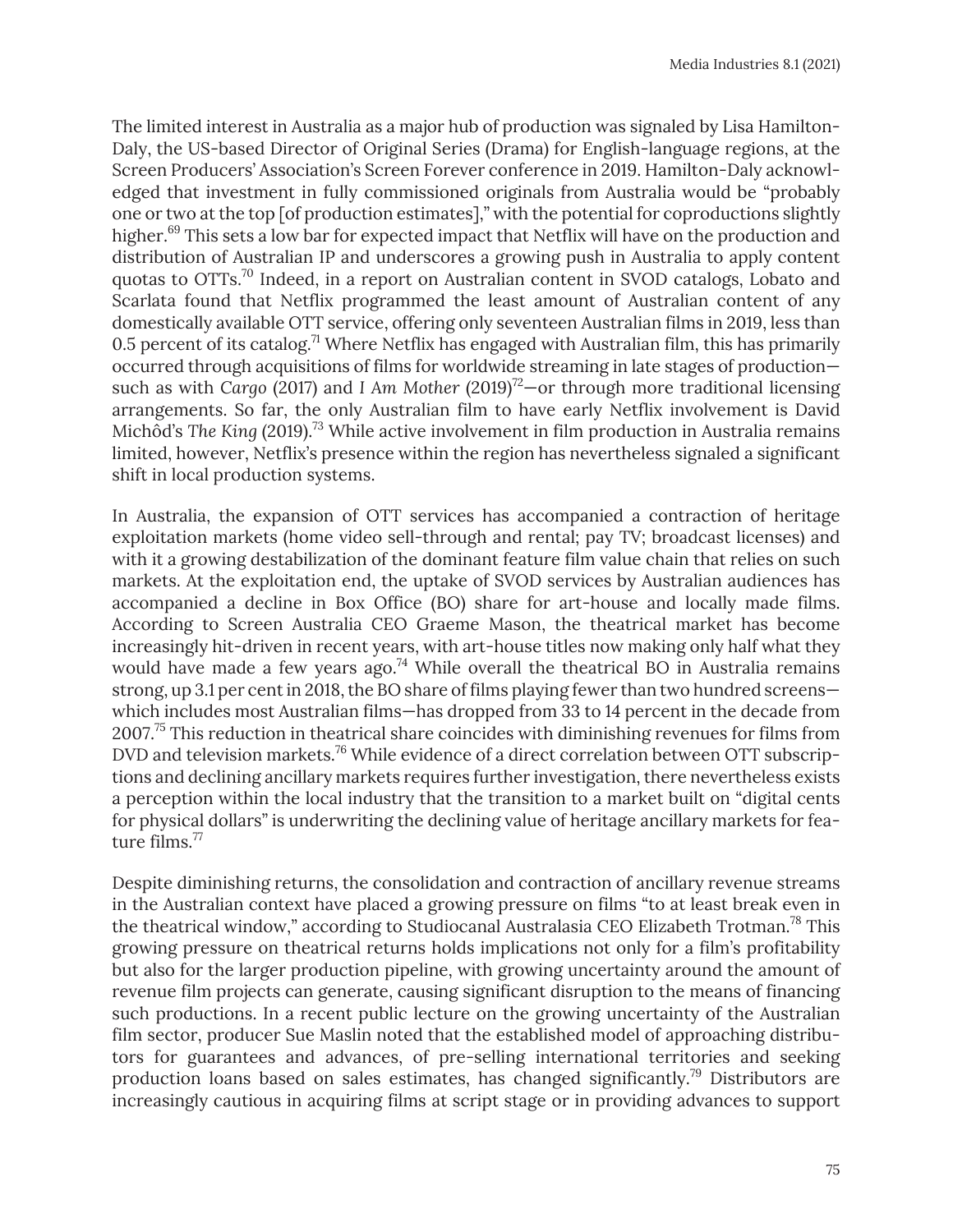production,<sup>80</sup> while the changing heritage markets have removed certainty from sales estimates. The result is a significant shift in the value chain for local productions, with key gaps opening up at both the front-end (financing) and back-end (exploitation) stages.

## **Segregated Ancillary Catalogs**

In the Canadian context, the growth of OTT services has tended to focus anxiety on how the broadcasting sector supports the feature film value chain—via contributions to the Canada Media Fund (CMF; which are linked to the revenue earned by broadcast distribution undertakings [BDUs]) and the regulatory requirement to program domestic content.<sup>81</sup> These anxieties about Canadian TV networks "as a primary pillar for the feature-film industry"<sup>82</sup> have roots in the rise of pick-and-pay television and an increasingly competitive consumer landscape. In 2015, Scott Henderson, communications vice-president for Bell Media (owner of specialty channel TMN, The Movie Network), explained that "as a premium movie service, TMN seeks to prelicense promotable big-budget theatrical films with marquee cast."<sup>83</sup> Henderson's statement was made in response to complaints about reduced spending by specialty channels on Canadian acquisition rights. A few years later, in 2018, TMN was merged with CraveTV, Bell Media's OTT service. With OTT services exempt from the regulatory requirements faced by domestic BDUs, concerns escalate about eroding the foundations of Canadian content production, while calls increase for leveling the playing field (either through regulatory relief for broadcasters or by regulating the involvement of foreign-owned OTT services in the domestic market).

Changes to the 2019–2020 CMF guidelines included broadened definitions of "Canadian Broadcaster" and "Canadian Broadcast Right" that encompass online programming undertakings in a manner consistent with the Canadian Radio-television and Telecommunications Commission's (CRTC) technologically neutral (or platform agnostic) interpretation of broadcasting. The elaboration of the Canadian Broadcast Right refers to "any broadcast or online platforms the Canadian Broadcaster owns, operates and controls in Canada,"84 which means that the core exploitation rights associated with license fees include OTT services like Crave. In an article in Toronto's *Now* magazine about whether Netflix should be legally required to produce Canadian content, Radheyan Simonpillai points out that Crave "only boasts an extensive CanCon library because those films and TV shows are already produced or licensed by its parent company's cable services."85 Simonpillai insinuates that even Crave's catalog would not survive a "doomsday scenario"<sup>86</sup> in which cord cutting and unregulated streaming services decimate the CMF and commitments to domestic content. Despite this gloomy perspective on Canadian content regulation, production financing does not seem to fully account for the absence of culturally Canadian films (i.e., features funded based on Telefilm's criteria) in the Canadian Netflix catalog. Presumably, after the initial exclusivity period expires, long-tail distribution rights could continue to be exploited on additional SVOD services. However, an examination of Netflix's Canadian catalog suggests that their approach to acquiring theatrically released Canadian features focuses predominantly on international acclaim—with internationally recognizable talent or acknowledgment from the Academy Awards.<sup>87</sup> What this means for how viewers might encounter national cinema on SVOD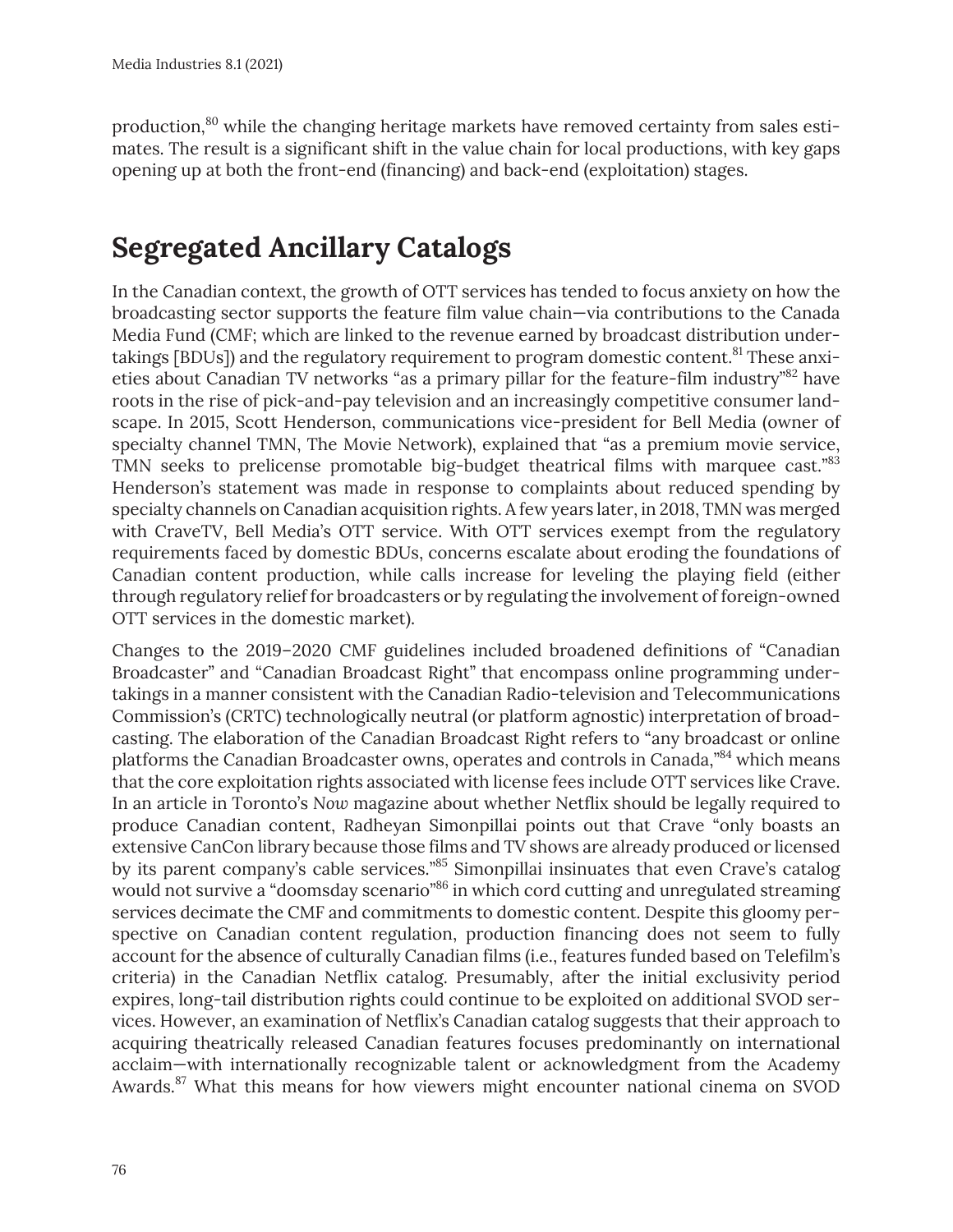services is that the culturally Canadian feature films are mostly on Crave and on US Netflix due to digital rights management restrictions—but rarely on Canadian Netflix.

The availability of Canadian films on different SVOD services raises questions about audience access and discoverability. In a 2017 *Canadian Audience Report* prepared by Nielsen for Telefilm Canada, 61 percent of respondents reported that they watch live action feature films on Netflix, whereas only 6 percent reported watching films on Crave.<sup>88</sup> The disparity in engagement with different online subscription services needs to be considered alongside how digital rights management limits the Netflix catalog for Canada's geographically bounded national audience. If the majority of Canadians are watching films on Netflix, but most of the Canadian films are on Crave, then discoverability is about much more than platform algorithms. Indeed, if access to Canadian content hinges on subscription preferences, the resulting scenario is worse than ghettoizing Canadian cinema on the foreign film shelf in the video store—now, most of the films are not even in the same "store." With no regulatory incentive for Netflix Canada to participate in the legacy mechanisms for supporting the domestic feature film industry, there is a risk of starving the ancillary release windows for domestic content.

## **Conclusion**

The effects of the rise of Netflix, alongside OTT SVOD services more broadly, are already being felt within the global media environment. However, several questions remain regarding what the long-term impact of their continued spread will be. For state-supported feature film production industries, the disruptions produced by services like Netflix become clearest when assessing their interactions with established value chain models. As shown in our examination of Canada and Australia, policy mechanisms designed to foster national cinema present barriers for the participation of foreign-owned SVOD services. Specifically, support for the development of domestic IP is tied to ensuring access to domestic theatrical audiences, thus limiting the opportunities for windowless releasing and invoking the jurisdictional constraints of territorial rights management. For services that operate OTT of the regulatory systems that govern domestic content delivery, there appears to be little incentive to find ways to engage with legacy funding models. Growth in the foreign location and service production sector suggests that there are limits to how much foreign actors like Netflix are localizing their investment in domestic screen ecologies.

The main objective of this article has been to interrogate the tendency to classify Netflix as television—in order to consider the potential expansion of cinema's ecosystem when digital portals engage with film industry logics. In doing so, we aimed to avoid "either/or" approaches that pit internet-distribution technologies against legacy exhibition models (such that portals with hybrid catalogs are viewed as ancillary platforms). By equating entertainment services like Netflix with television, the discussion of how feature films navigate the value chain tends to be reduced to a focus on (linear) release windows at the expense of an exploration of the reconfiguration of film industry logics. We found that disruptions in the festival sector—ranging from reduced festival circuit runs to stakeholder and sponsor pushback over Netflix's involvement—could contribute to destabilizing legacy value system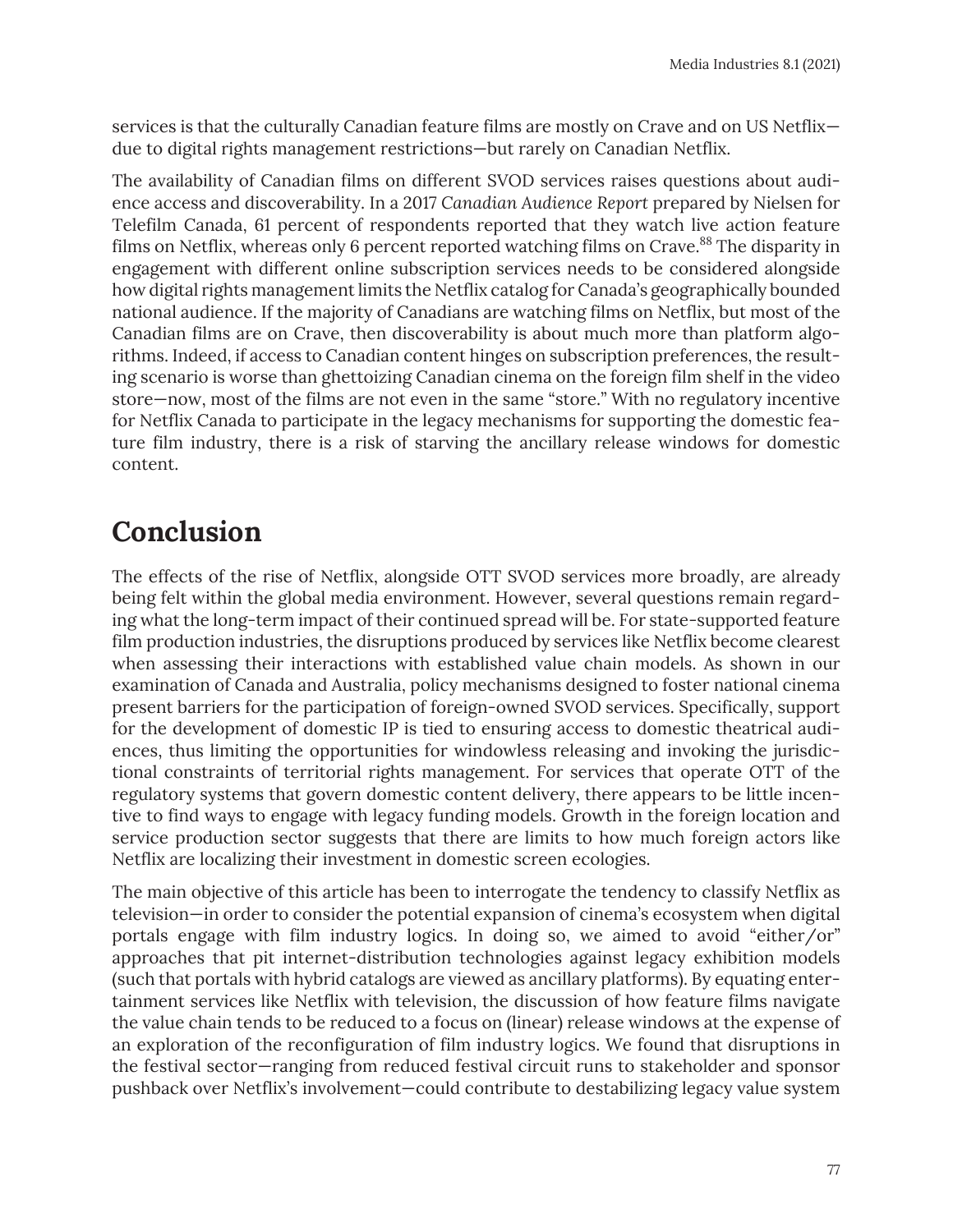frameworks. It is important to note that the role of film festivals as cultural gatekeepers includes discursive engagement with value addition and that this might, in turn, contribute to the perceived inevitability of the changes wrought by digital distribution. In looking to the future of national cinemas, indeed to cinema more broadly, critical attention needs to shift to exploring how existing value chain and exploitation models can adapt to a changing screen environment. Asking the question—what if Netflix is cinema—is a necessary step in approaching this task.

- $1$  Dr Diane Burgess teaches in the School of Journalism, Writing, and Media at the University of British Columbia. Her research explores value creation in the film festival sector, cultural policy, and the intermediary role of festivals in the context of national screen industries. She co-wrote a chapter about research methodology in *Film Festivals: History, Theory, Method, Practice* (Routledge) and a chapter about BC Cinema in *Self: Portraits: The Cinemas of Canada Since Telefilm* (The Canadian Film Institute). Her work has also appeared in *Canadian Journal of Film Studies*, *NECSUS European Journal of Media Studies*, *CineAction*, and *Canadian Journal of Communication*.
- <sup>2</sup> Dr Kirsten Stevens lectures in the school of Culture and Communication at the University of Melbourne. Her research explores the impacts of digital technology, gender and the influence of film festivals and film culture events within national screen industries. She is the author of *Australian Film Festivals: Audience, Place and Exhibition Culture* (Palgrave Macmillan 2016) and co-editor of *Screening Scarlett Johansson: Gender, Genre, Stardom* (Palgrave Macmillan 2019) and *Transnational German Cinema: Encountering Germany Through Film and Events* (Springer 2021). Her work has also appeared in *Camera Obscura, New Review of Film and Television Studies* and *Studies in Australasian Cinema.*
- <sup>3</sup> Ramon Lobato, *Netflix Nations: The Geography of Digital Distribution* (NY: New York University Press, 2019), 20.
- <sup>4</sup> Over-the-top (OTT) services operate independently from delivery networks (like cable, satellite, or internet service providers). Canada. Canadian Radio-television and Telecommunications Commission (CRTC), *Results of the Fact-Finding Exercise on the Over-the-Top Programming Services*, October 2011, 1, https://crtc.gc.ca/ eng/publications/reports/rp1110.pdf.
- <sup>5</sup> Amanda D. Lotz, Ramon Lobato, and Julian Thomas, "Internet-Distributed Television Research: A Provocation," *Media Industries* 5 (2, 2018): 35–47.

- <sup>7</sup> Scott Roxborough, "No Netflix Films in Cannes for Second Year Running," *The Hollywood Reporter*, April 18, 2019, https://www.hollywoodreporter.com/news/ no-netflix-films-cannes-second-year-running-1202596.
- <sup>8</sup> Barry Hertz, "Why *Mudbound* Deserves to be Seen on the Largest Screen Possible," *The Globe and Mail*, November 16, 2017, https://www.theglobeandmail.com/ arts/film/why-mudbound-deserves-to-be-seen-on-the-largest-screenpossible/ article37001397/.
- <sup>9</sup> Lotz et al., "Internet-Distributed Television Research," 36.

 $6$  Ibid., 40.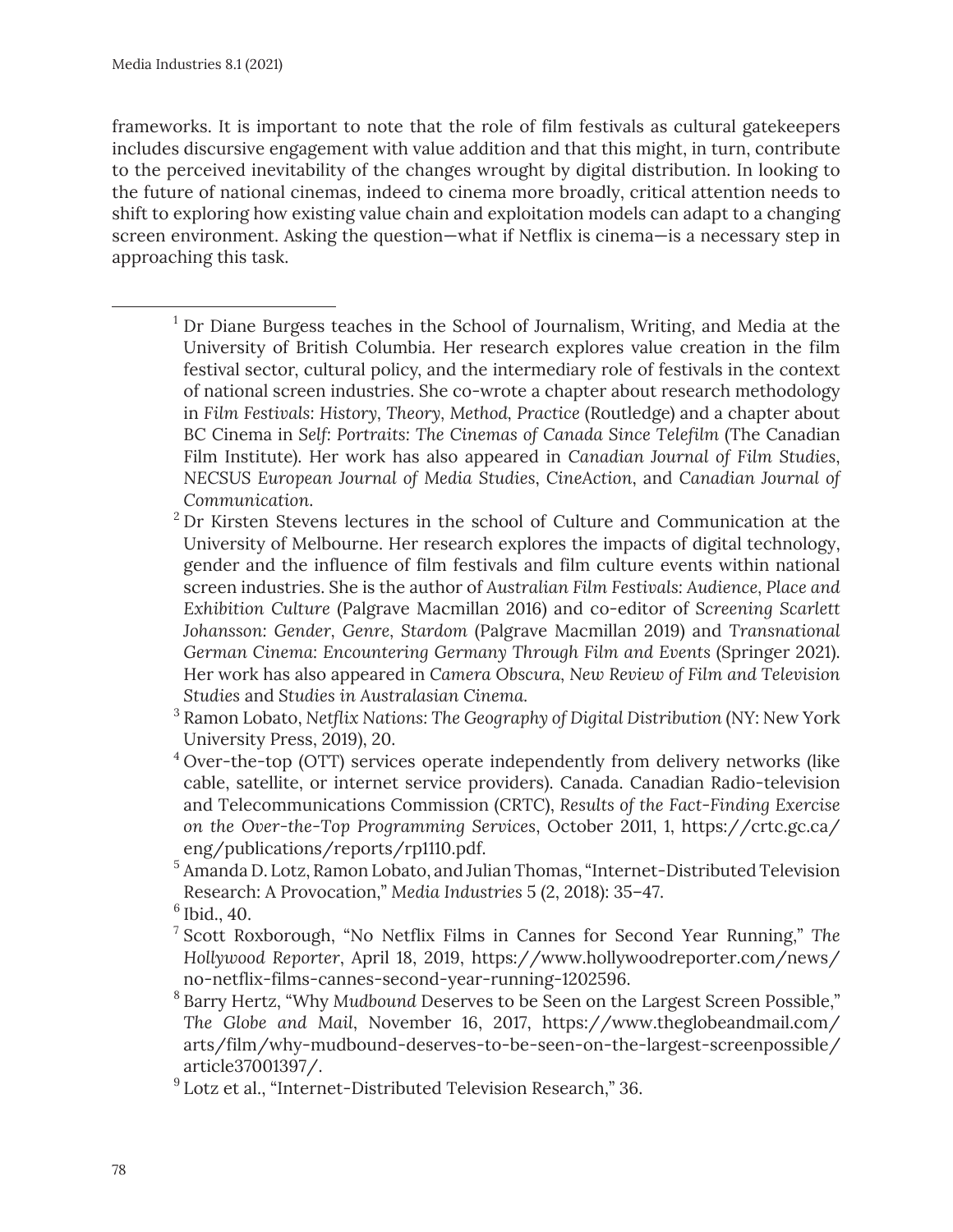<sup>10</sup> Ramon Lobato and Amanda D. Lotz, "Imagining Global Video: The Challenge of Netflix," *Journal of Cinema and Media Studies* 59 (3, 2020): 133.

- $12$  Lotz et al., "Internet-Distributed Television Research," 40.
- <sup>13</sup> Ramon Lobato, "The Politics of Digital Distribution: Exclusionary Structures in Online Cinema," *Studies in Australasian Cinema* 3 (2, 2009): 168, doi:10.1386/ sac.3.2.167/1.
- <sup>14</sup> For example, Lobato, "The Politics of Digital Distribution"; Kevin McDonald and Daniel Smith-Rowsey, eds, *The Netflix Effect: Technology and Entertainment in the 21st Century* (NY: Bloomsbury, 2016); Chuck Tryon, *On-Demand Culture: Digital Delivery and the Future of Movies* (New Brunswick, NJ: Rutgers University Press, 2013).
- <sup>15</sup> For example, Ian Huffer, "NZ Film On Demand: Searching for National Cinema Online," *Continuum Journal of Media & Cultural Studies* 30 (6, 2016): 697–705, doi:10. 1080/10304312.2016.1231794.
- <sup>16</sup> For example, Jennifer Hessler, "Quality You Can't Touch: Mubi Social, Platform Politics, and the Online Distribution of Art Cinema," *The Velvet Light Trap* 82 (2018): 3–17, https://muse.jhu.edu/article/702286; Roderik Smits and E. W. Nikdel, "Beyond Netflix and Amazon: MUBI and the Curation of On-Demand Film," *Studies in European Cinema* 16 (1, 2019): 22–37, https://doi.org/10.1080/17411548.2018.1554775.
- <sup>17</sup> Alexander Fisher, "African Cinema On Demand? The Politics of Online Distribution and the Case of the African Film Library," *Journal of African Media Studies* 10 (3, 2018): 246, doi:10.1386/jams.10.3.239\_1.
- <sup>18</sup> Smits traces the discussion of distribution and gatekeeping from "disintermediation" to "re-intermediation." Roderik Smits, "Film Distribution: A Changing Business," in *DVD, Blu-Ray and Beyond: Navigating Formats and Platforms Within Media Consumption*, ed. Jonathan Wroot and Andy Willis (Basingstoke: Palgrave Macmillan, 2017), 115–34, doi:10.1007/978-3-319-62758-8\_7. Fisher ("African Cinema On Demand?") offers the term "new intermediation."
- <sup>19</sup> Malte Hagener, "Cinephilia and Film Culture in the Age of Digital Networks," in *The State of Post-Cinema: Tracing the Moving Image in the Age of Digital Dissemination*, ed. Malte Hagener, Vinzenz Hediger, and Alena Strohmaier (London: Palgrave Macmillan, 2016), 181–94, doi:10.1057/978-1-137-52939-8\_11.
- <sup>20</sup> For example, Hessler, "Quality You Can't Touch."
- <sup>21</sup> For example, Huffer, "NZ Film On Demand."
- <sup>22</sup> Wheeler Winston Dixon, "What Happened? The Digital Shift in Cinema," *Senses of Cinema*, October 2019, http://sensesofcinema.com/2019/cinema-in-the-2010s/ what-happened-the-digital-shift-in-cinema/.
- $23$  Mattias Frey, "The Internet Suggests: Film, Recommender Systems, and Cultural Mediation," *Journal of Cinema and Media Studies* 59 (1, 2019): 163–69.

- <sup>25</sup> Dixon, "What Happened?"
- $26$  Frey, "The Internet Suggests," 164.

<sup>28</sup> Mattias Frey, "Netflix Crit in the Twenty-First Century," *Film Criticism* 40 (1, 2016), http://dx.doi.org/10.3998/fc.13761232.0040.111.

 $11$  Ibid.

 $24$  Ibid.

 $^{27}$  Ibid.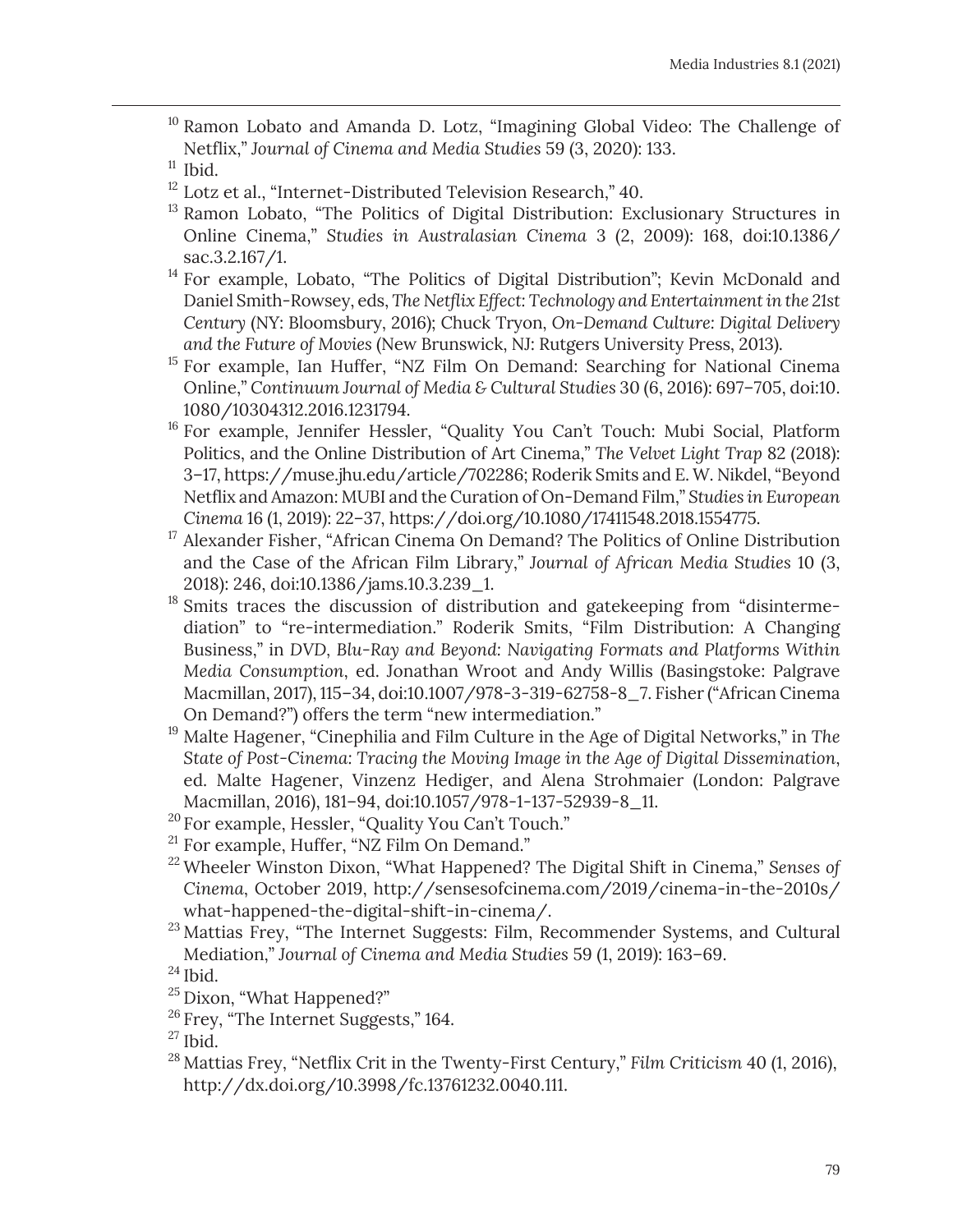- $29$  The inclusion of Canada's French-language market is beyond the scope of the comparative analysis undertaken here. French-language content production (and feature film value chain) would benefit from further elaboration to unpack how the impact of OTT services tends to be framed from an English-Canadian perspective.
- <sup>30</sup> Annette Van Den Bosch and Alison Beale, "Australian and Canadian Cultural Policies: A Feminist Perspective," in *Ghost in the Machine: Women and Cultural Policy in Canada and Australia*, ed. Alison Beale and Annette Van Den Bosch (Toronto: Garamond, 1998), 1–21.
- $31$  Ibid.
- $32$  It was an inauspicious start, as news broke on Twitter that the company had sent paid extras to the Toronto launch event with an instruction sheet advising them "to look really excited, particularly if asked by the media to do any interviews about the prospect of Netflix in Canada." "Netflix Offers 'Phenomenal Deal'; Paid Actors at Downtown Launch Instructed to 'Look Really Excited'," *The Toronto Star*, September 23, 2010, p. B1.
- <sup>33</sup> Australia. Australian Communications and Media Authority, *Communications Report 2017-18*, February 15, 2019, 77, https://www.acma.gov.au/publications/2019-02/ report/communications-report-2017-18.
- <sup>34</sup> Vito Pilieci, "Swimming Up Streams: Why Watching Online TV Is Getting So Very Complicated," *Ottawa Citizen*, April 11, 2019, https://ottawacitizen.com/news/ local-news/swimming-up-streams-why-watching-online-tv-is-getting-so-verycomplicated.
- <sup>35</sup> Emily Jackson, "Netflix Doing Booming Business in Canada, Industry Research Reports Suggest," *Financial Post*, April 17, 2018, https://business.financialpost. com/telecom/media/netflix-doing-booming-business-in-canada-industryresearch-reports-suggest.
- <sup>36</sup> Stuart Heritage, "Why Does Netflix Keep Making So Many Cheap TV Movies?" *The Guardian* (International Edition), July 10, 2019, https://www.theguardian.com/ film/2019/jul/10/netflix-secret-obsession-tv-movies.
- <sup>37</sup> Peter Bloore, "Re-defining the Independent Film Value Chain," *UK Film Council*, February 2009, https://www.bfi.org.uk/sites/bfi.org.uk/files/downloads/rede fining-the-independent-film-value-chain.pdf.
- <sup>38</sup> Keith Kehoe and John Mateer, "The Impact of Digital Technology on the Distribution Value Chain Model of Independent Feature Films in the UK," *International Journal on Media Management* 17 (2, 2015): 93–108, doi:10.1080/14241277.2015.1055533.
- <sup>39</sup> Stuart Cunningham and Jon Silver, *Screen Distribution and the New King Kongs of the Online World* (Basingstoke: Palgrave Macmillan, 2013), 4, doi:10.1057/ 9781137326454.
- 40Canada. Canadian Radio-television and Telecommunications Commission (CRTC), *New Media*, Public Notice CRTC 1999-84, May 17, 1999, point 33, https://crtc.gc.ca/ eng/archive/1999/pb99-84.htm.
- $41$  Bloore, "Re-defining," 2–4.
- $42$  Canadian Media Producers Association (CMPA), in collaboration with the Department of Canadian Heritage, Telefilm Canada, the Association québécoise de la production médiatique (AQPM), and Nordicity, *Profile 2018 Economic Report on*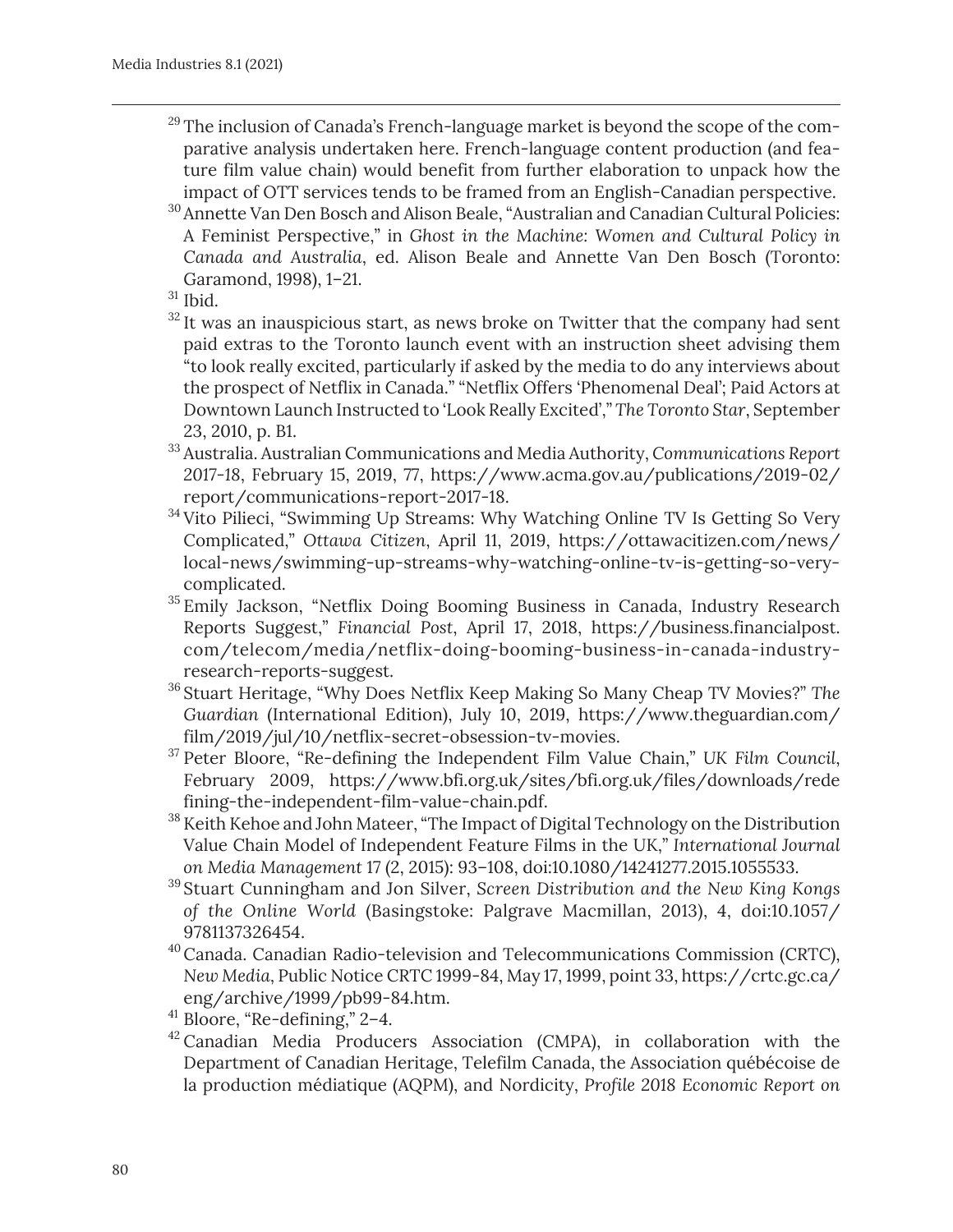*the Screen-Based Media Production Industry in Canada*, 2018, 9, https://cmpa.ca/ wp-content/uploads/2019/06/CMPA\_2018\_ENG\_J20\_ONLINE.pdf.

 $43$  Ibid., 8.

<sup>44</sup> Ibid., 45.

 $45$  Ibid., 8.

- <sup>46</sup> Loren Malyk, "Production Spend in B.C. Up 31% in 2017/18," *Playback* (July 18, 2017), quoted in CMPA, *Profile 2018*, 60.
- <sup>47</sup> CMPA et al., *Profile 2018*, 45.
- <sup>48</sup> Canada. Canadian Radio-television and Telecommunications Commission (CRTC), *Canadian Program Certification Guide*, last modified January 7, 2020, https://crtc. gc.ca/canrec/eng/guide1.htm#5.2.
- <sup>49</sup> Telefilm Canada, *Canada Feature Film Fund—Guidelines*, February 7, 2019, 2, https:// telefilm.ca/en/financing/production.
- <sup>50</sup> Ibid., 3.
- <sup>51</sup> Screen Australia, *Drama Report: Production of Feature Films, TV and Online Drama in Australia in 2018/19,* October, 2019, 5, https://www.screenaustralia.gov.au/sa/mediacentre/news/2019/10-31-drama-report-2018-19-australian-titles#:~:text=Of%20 the%20Australian%20productions%20tracked,production%20funding%20from%20 Screen%20Australia.
- <sup>52</sup> Foreign TV production rose by almost 290 percent in 2018/2019 compared to the previous year—AUD\$4 million in 2017/2018 to AUD\$115 million—and was 261 percent above the five-year average. Ibid., 23.
- $53$  Ibid., 9.
- <sup>54</sup> Significant Australian Content is legislated as including subject matter, production location, the nationalities of people involved in the film, qualifying Australian production expenditure, and "any other matters that the film authority considers to be relevant." Australia. *Income Tax Assessment Act 1997* (Cth) s 376-70(1) https:// www.legislation.gov.au/Details/C2015C00237/Html/Volume\_7#\_Toc418511622.
- <sup>55</sup> Screen Australia, *Producer Offset Guidelines*, December 1, 2018, 13, https://www. screenaustralia.gov.au/getmedia/dca7da14-7350-4203-a332-c5115cfff996/ Guidelines-producer-offset.pdf.
- <sup>56</sup> Marijke de Valck, "Fostering Art, Adding Value, Cultivating Taste: Film Festivals as Sites of Cultural Legitimization," in *Film Festivals: History, Theory, Method, Practice*, ed. Marijke de Valck, Brendan Kredell, and Skadi Loist (London: Routledge, 2016), 106.
- <sup>57</sup> Roxborough, "No Netflix Films in Cannes."
- <sup>58</sup> Tom Charity notes that Netflix "wanted assurances that we could project the film on 4 K and with a 5.1 Dolby sound system . . . insisting on optimal standards of presentation for what is, after all, a deluxe experience." Tom Charity, "A Room for *Roma*," *VIFF Blog*, December 12, 2018, https://blog.viff.org/2018/12/12/a-roomfor-roma/.
- <sup>59</sup> Richard Sowada, "The New Film Festival Half-Life," *While I Think of It* (blog), December 7, 2016, https://richardsowada.wordpress.com/2016/12/07/the-newfilm-festival-half-life/.
- 60Marijke de Valck, *Film Festivals: From European Geopolitics to Global Cinephilia* (Amsterdam: Amsterdam UP, 2007), 38.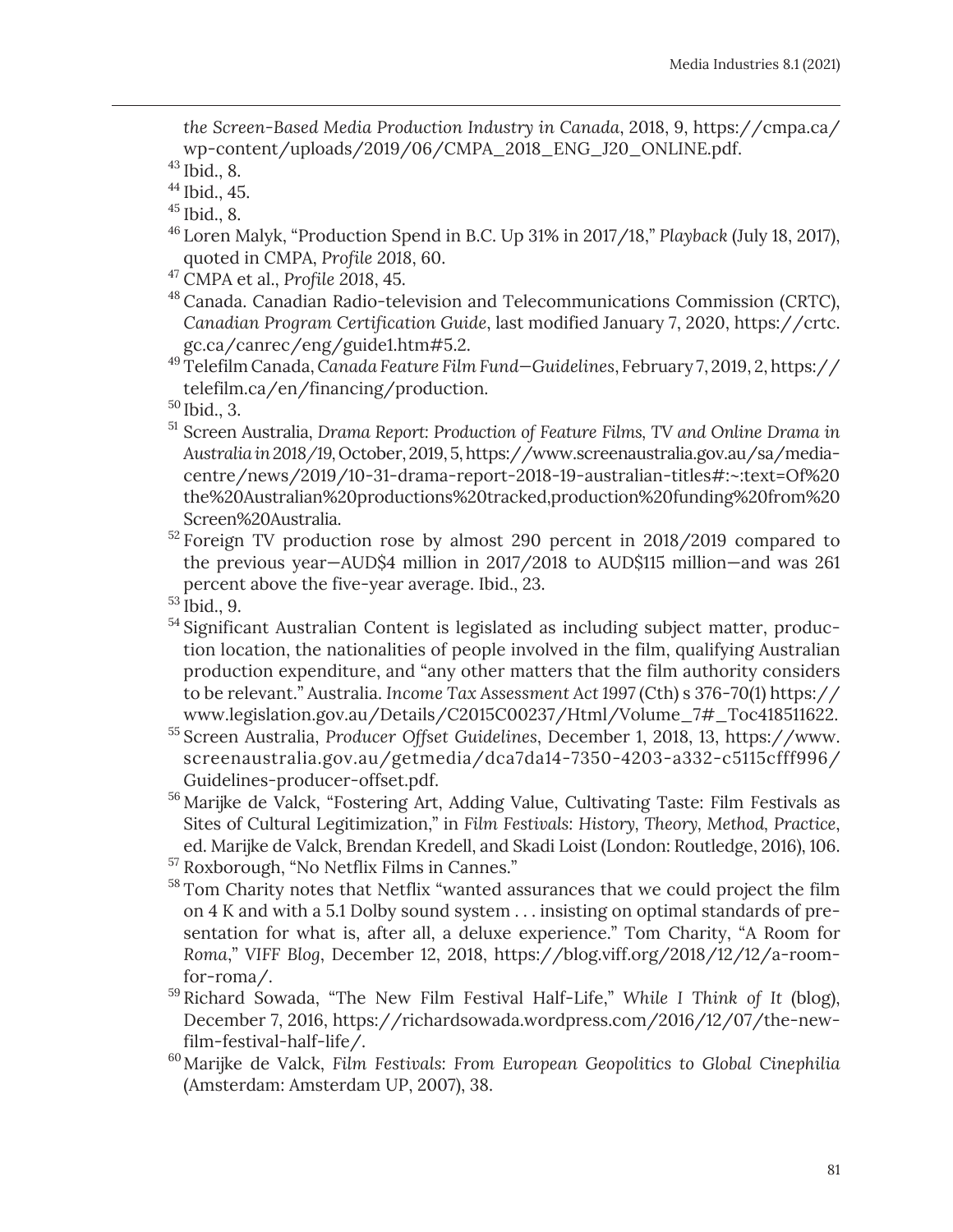- $61$  See http://cfccreates.com/about/events/35.
- <sup>62</sup> Canada. Canadian Heritage, *Launch of Netflix Canada: A Recognition of Canada's Creative Talent and Its Strong Track Record in Creating Films and Television* [News Release], September 28, 2017, https://www.canada.ca/en/canadian-heritage/ news/2017/09/launch\_of\_netflixcanadaarecognitionofcanadascreativetalentan dits.html.

<sup>63</sup> Etan Vlessing, "Netflix, Toronto Film Fest Partner to Develop Local Movie Talent," *The Hollywood Reporter*, November 5, 2019, https://www.hollywoodreporter.com/ news/netflix-toronto-film-fest-partner-develop-local-movie-talent-1252412.

<sup>65</sup> Emilia Zboralska and Charles Davis, "Transnational Over-the-Top Media Distribution as a Business and Policy Disruptor: The Case of Netflix in Canada," *The Journal of Media Innovations* 4 (1, 2017): 12, http://dx.doi.org/10.5617/jmi.v4i1.2423.

- <sup>66</sup> Vlessing, "Netflix, Toronto Film Fest."
- $67$  Ramon Lobato and Stuart Cunningham, "Netflix Is Opening its First Australian HQ. What Does This Mean for the Local Screen Industry?" *The Conversation*, June 19, 2019, https://theconversation.com/netflix-is-opening-its-first-australian-hqwhat-does-this-mean-for-the-local-screen-industry-118903.
- <sup>68</sup> Dan Groves, "Netflix Hires the ABC's Que Minh Luu," *If.Com.Au*, June 19, 2020, https://www.if.com.au/netflix-hires-the-abcs-que-minh-luu/.
- <sup>69</sup> David Tiley, "Entering the Netflix Maze From Australia," *ScreenHub*, 20 November, 2019, https://www.screenhub.com.au/news-article/opinions-and-analysis/digital/ david-tiley/entering-the-netflix-maze-from-australia-259274.
- $70$  The Make It Australian Campaign was initiated in 2018, calling on the government to protect the country's screen industry by extending Australian content rules to "new media like Netflix, Amazon, Telstra TV, telcos and ISPs." Make It Australian, "Open Letter to Federal Parliamentarians," *Make It Australian*, March 26, 2018, https:// makeitaustralian.com/news/open-letter.
- <sup>71</sup> Ramon Lobato and Alexa Scarlata, *Australian Content in SVOD Catalogs: Availability and Discoverability - 2019 Edition* (Melbourne: RMIT University, 2019), 10.
- $72$  Each of these films also had a short festival and theatrical run in Australia, allowing them to meet eligibility requirements for Government subsidies and AACTA (Australian Academy of Cinema and Television Arts) Awards.
- <sup>73</sup> The King won four awards at the 2019 AACTA Awards, including for cinematography, supporting actor, production design, and costume design. AACTA waived the usual eligibility requirements for *The King* to compete*—*Award films must usually have had a theatrical release or qualifying festival screening in Australia, while *The King* had neither. The Netflix production was deemed Australian despite its Shakespearian/English historical story and European setting due to Australians occupying the key creative roles of Director, Writer, and Producer. Jackie Keast, "Thirty-Four Features to Compete for AACTA Awards, Including Netflix's *The King*," *If.Com.Au*, September 10, 2019, https://www.if.com.au/thirty-four-features-tocompete-for-aacta-awards-including-netflixs-the-king/.

<sup>74</sup> Graeme Mason, "Voice of the Industry," *IF Magazine* 181 (February–March 2018): 6.  $75$  Ibid.

 $64$  Ibid.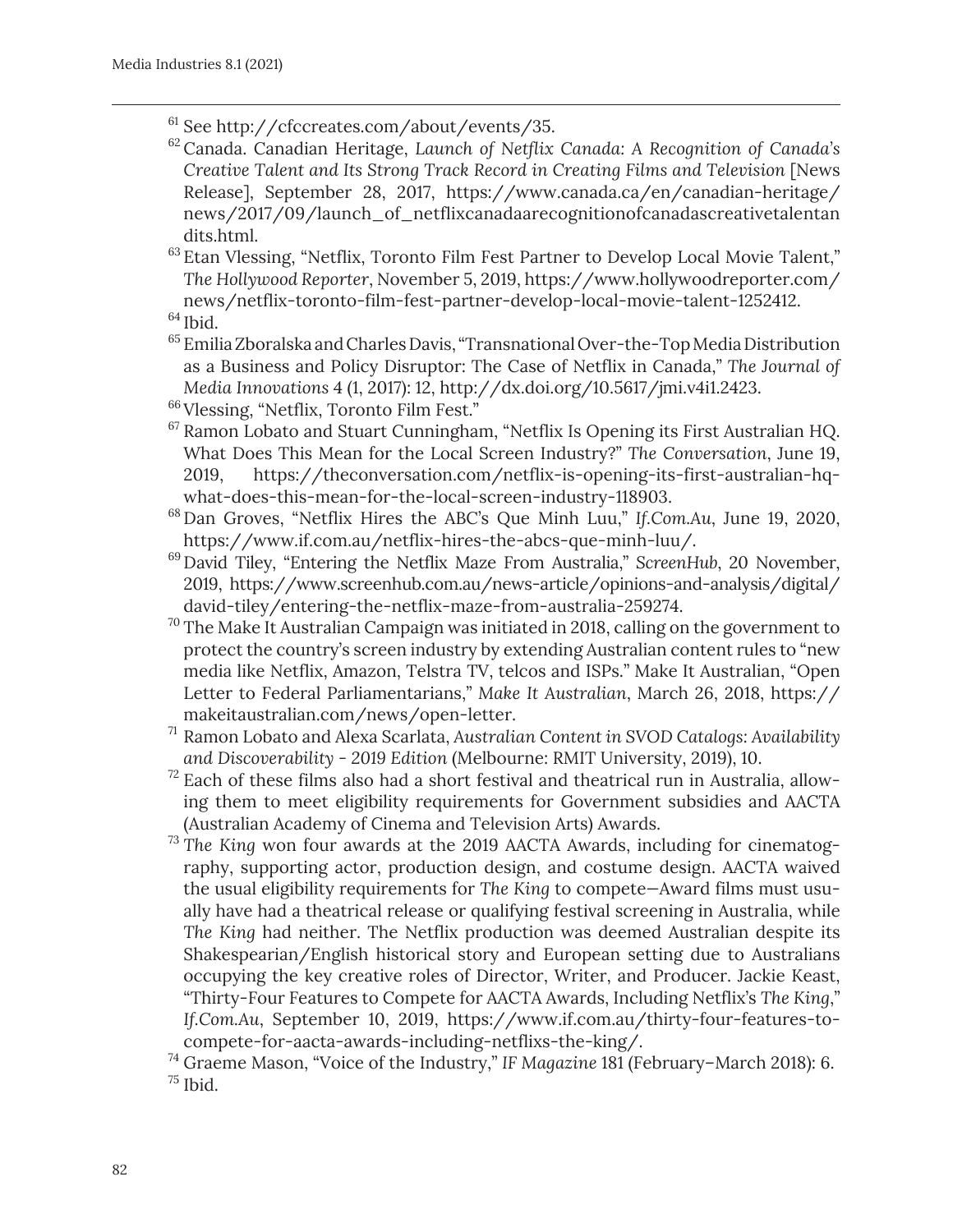- $76$  Dan Groves, "Graeme Mason Tells Producers: Get Smarter about the Rapidly Changing World," *IF Magazine,* March 12, 2018, https://www.if.com.au/graeme mason-tells-producers-get-smarter-about-the-rapidly-changing-theatricalmarket/.
- <sup>77</sup> Jackie Keast, "Shrinking Window," *IF Magazine* 183 (June–July 2018): 19.

 $^{78}$  Ibid.

- $79$  Sue Maslin, "Embracing Uncertainty: Preparing for a Future at the Intersection of Creativity, Business and Screen Technologies," Public Lecture, School of Media and Communication, RMIT University, Melbourne, Australia, August 27, 2019.
- 80Keast, "Shrinking Window," 19.
- $81$  Australia is unlike Canada in this respect: broadcasters face content requirements that encourage investment but do not contribute directly to a media fund.
- <sup>82</sup> Simon Houpt, "What Is Wrong with the Canadian Film Industry?" *The Globe and Mail*, September 4, 2015, https://www.theglobeandmail.com/arts/awards-andfestivals/tiff/the-shaky-future-of-canadiancinema/article26225432/.

 $83$  Ibid.

- <sup>84</sup> Canada Media Fund (CMF), *Summary of Changes 2019-2020*, March 2019, 5, https:// cmf-fmc.ca/getattachment/0d7b36d8-e66c-47ff-ab2a-e64c4d939154/attachment.aspx.
- 85 Radheyan Simonpillai, "Should Canada Legally Force Netflix to Produce CanCon?" *NOW Magazine*, July 9, 2019, https://nowtoronto.com/movies/features/netflixcrave-canada-streaming-legislation/.

 $86$  Ibid.

- <sup>87</sup> Diane Burgess, "TIFF: Netflix and Streaming Means Canadian Features Struggle to Find Audiences," *The Conversation*, September 2, 2019, https://theconversation. com/tiff-netflix-and-streaming-means-canadian-feature-films-struggle-to-findaudiences-121851.
- <sup>88</sup> Telefilm Canada, *Canadian Audience Report* [prepared by Nielsen Media Research], November 2017, 34, https://telefilm.ca/en/studies/canadian-audience-report.

# **Bibliography**

- Australia. Australian Communications and Media Authority (ACMA). *Communications Report 2017-18*, February 15, 2019. https://www.acma.gov.au/publications/2019-02/report/ communications-report-2017-18.
- Australia. *Income Tax Assessment Act 1997* (Cth) s 376-70(1). https://www.legislation.gov.au/ Details/C2015C00237/Html/Volume\_7#\_Toc418511622.
- Bloore, Peter. "Re-defining the Independent Film Value Chain." *UK Film Council*, February 2009. https://www.bfi.org.uk/sites/bfi.org.uk/files/downloads/redefining-theindependent-film-value-chain.pdf.
- Burgess, Diane. "TIFF: Netflix and Streaming Means Canadian Features Struggle to Find Audiences." *The Conversation*, September 2, 2019. https://theconversation.com/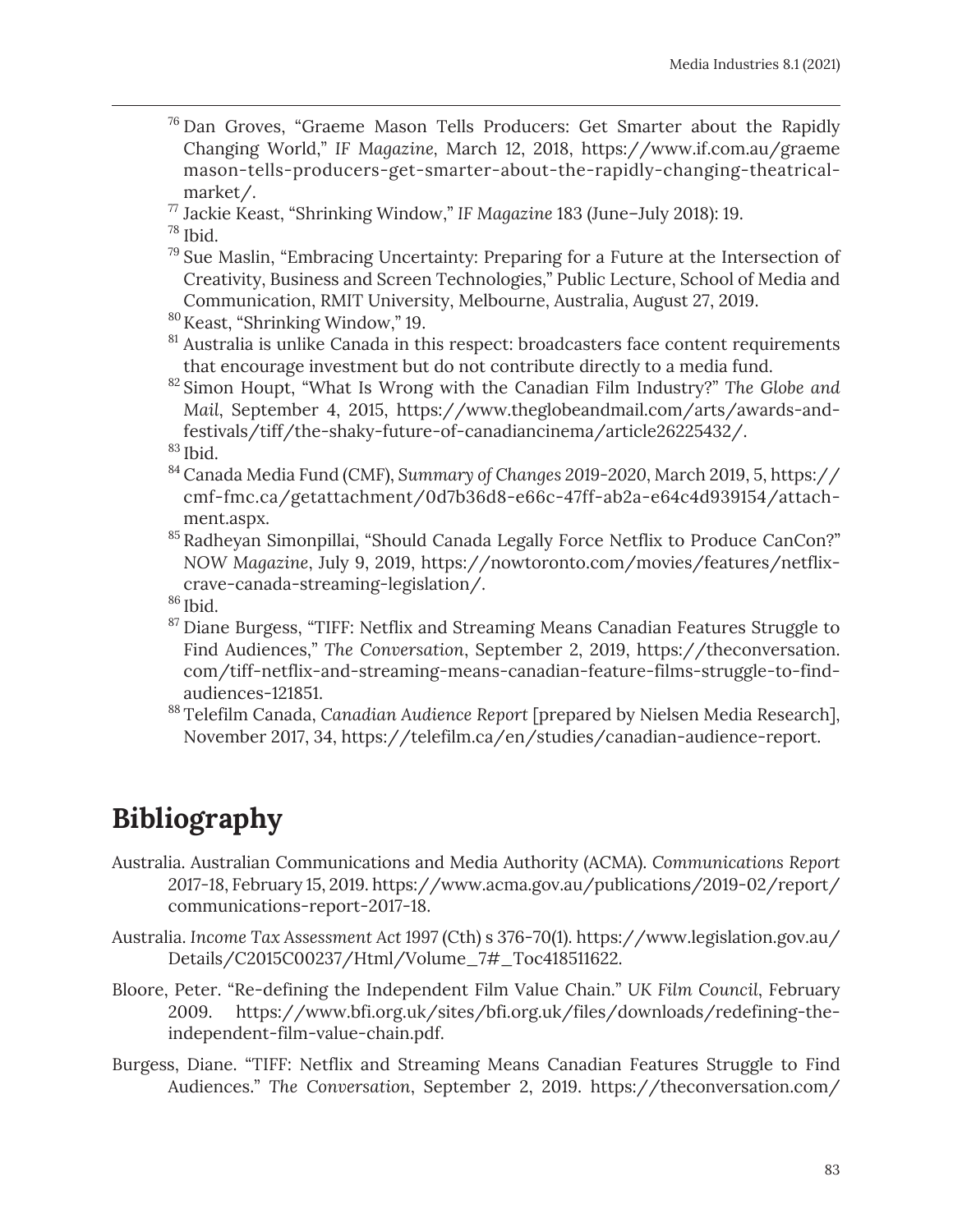tiff-netflix-and-streaming-means-canadian-feature-films-struggle-to-find-audi ences-121851.

- Canada. Canada Media Fund (CMF). *Summary of Changes 2019-2020*, March 2019, https:// cmf-fmc.ca/getattachment/0d7b36d8-e66c-47ff-ab2a-e64c4d939154/attachment. aspx.
- Canada. Canadian Heritage. *Launch of Netflix Canada: A Recognition of Canada's Creative Talent and Its Strong Track Record in Creating Films and Television* [News Release]. September 28, 2017. https://www.canada.ca/en/canadian-heritage/news/2017/09/launch\_ of\_netflixcanadaarecognitionofcanadascreativetalentandits.html.
- Canada. Canadian Media Producers Association (CMPA), in collaboration with the Department of Canadian Heritage, Telefilm Canada, the Association québécoise de la production médiatique (AQPM) and Nordicity. *Profile 2018 Economic Report on the Screen-Based Media Production Industry in Canada*, 2018. https://cmpa.ca/wp-content/ uploads/2019/06/CMPA\_2018\_ENG\_J20\_ONLINE.pdf.
- Canada. Canadian Radio-television and Telecommunications Commission (CRTC). *Canadian Program Certification Guide*. Last modified January 7, 2020. https://crtc.gc.ca/canrec/eng/guide1.htm#5.2.
- Canada. Canadian Radio-television and Telecommunications Commission (CRTC), *New Media*, Public Notice CRTC 1999-84, May 17, 1999. https://crtc.gc.ca/eng/archive/1999/ pb99-84.htm.
- Canada. Canadian Radio-television and Telecommunications Commission (CRTC). *Results of the Fact-Finding Exercise on the Over-the-Top Programming Services*, October 2011. https://crtc.gc.ca/eng/publications/reports/rp1110.pdf.
- Charity, Tom. "A Room for *Roma*." *VIFF Blog*, December 12, 2018. https://blog.viff. org/2018/12/12/a-room-for-roma/.
- Cunningham, Stuart, and Jon Silver. *Screen Distribution and the New King Kongs of the Online World.* Basingstoke: Palgrave Macmillan, 2013. doi:10.1057/9781137326454.
- de Valck, Marijke. *Film Festivals: From European Geopolitics to Global Cinephilia*. Amsterdam: Amsterdam UP, 2007.
- de Valck, Marijke. "Fostering Art, Adding Value, Cultivating Taste: Film Festivals as Sites of Cultural Legitimization." In *Film Festivals: History, Theory, Method, Practice*, edited by Marijke de Valck, Brendan Kredell, and Skadi Loist, 100–116. London: Routledge, 2016.
- Dixon, Wheeler Winston. "What Happened? The Digital Shift in Cinema." *Senses of Cinema*, October 2019. http://sensesofcinema.com/2019/cinema-in-the-2010s/whathappened-the-digital-shift-in-cinema/.
- Fisher, Alexander. "African Cinema On Demand? The Politics of Online Distribution and the Case of the African Film Library." *Journal of African Media Studies* 10, no. 3 (2018): 239–50. doi:10.1386/jams.10.3.239\_1.
- Frey, Mattias. "The Internet Suggests: Film, Recommender Systems, and Cultural Mediation." *Journal of Cinema and Media Studies* 59, no. 1 (2019): 163–69.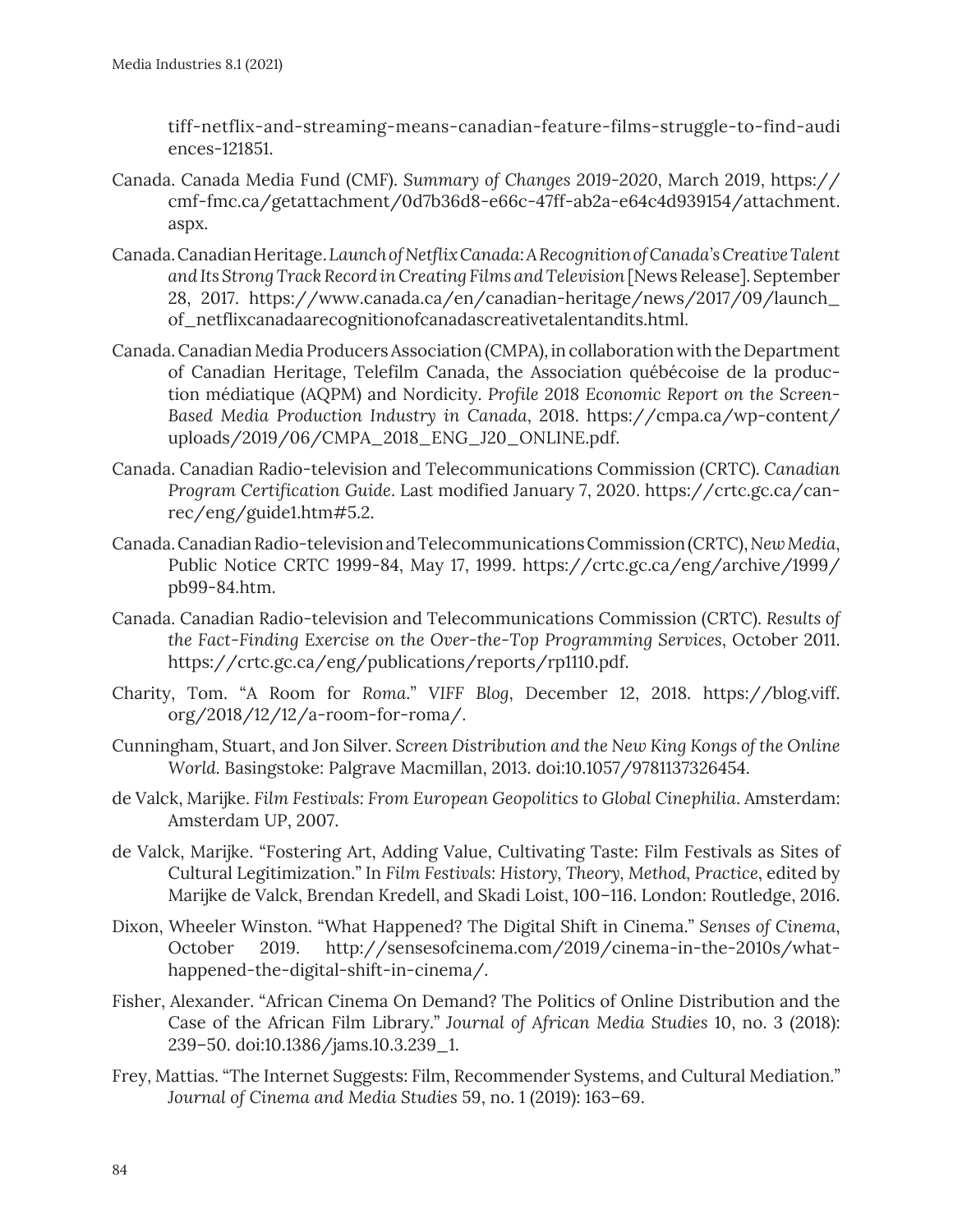- Frey, Mattias. "Netflix Crit in the Twenty-First Century." *Film Criticism* 40, no. 1 (2016). http://dx.doi.org/10.3998/fc.13761232.0040.111.
- Groves, Dan. "Graeme Mason Tells Producers: Get Smarter about the Rapidly Changing World." *IF Magazine,* March 12, 2018. https://www.if.com.au/graeme-mason-tellsproducers-get-smarter-about-the-rapidly-changing-theatrical-market/.
- Groves, Dan. "Netflix Hires the ABC's Que Minh Luu," *If.Com.Au*, June 19, 2020. https://www. if.com.au/netflix-hires-the-abcs-que-minh-luu/.
- Hagener, Malte. "Cinephilia and Film Culture in the Age of Digital Networks." In *The State of Post-Cinema: Tracing the Moving Image in the Age of Digital Dissemination*, edited by Malte Hagener, Vinzenz Hediger, and Alena Strohmaier, 181–94. London: Palgrave Macmillan, 2016. doi:10.1057/978-1-137-52939-8\_11.
- Heritage, Stuart. "Why Does Netflix Keep Making So Many Cheap TV Movies?" *The Guardian* (International Edition), July 10, 2019. https://www.theguardian.com/film/2019/ jul/10/netflix-secret-obsession-tv-movies.
- Hertz, Barry. "Why *Mudbound* Deserves to be Seen on the Largest Screen Possible." *The Globe and Mail*, November 16, 2017. https://www.theglobeandmail.com/arts/film/whymudbound-deserves-to-be-seen-on-the-largest-screenpossible/article37001397/.
- Hessler, Jennifer. "Quality You Can't Touch: Mubi Social, Platform Politics, and the Online Distribution of Art Cinema." *The Velvet Light Trap*, no. 82 (2018): 3–17. https://muse. jhu.edu/article/702286.
- Houpt, Simon. "What Is Wrong with the Canadian Film Industry?" *The Globe and Mail*, September 4, 2015. https://www.theglobeandmail.com/arts/awards-and-festivals/ tiff/the-shaky-future-of-canadiancinema/article26225432/.
- Huffer, Ian. "NZ Film On Demand: Searching for National Cinema Online." *Continuum: Journal of Media & Cultural Studies* 30, no. 6 (2016): 697–705. doi:10.1080/10304312.2016 .1231794.
- Jackson, Emily. "Netflix Doing Booming Business in Canada, Industry Research Reports Suggest." *Financial Post*, April 17, 2018. https://business.financialpost.com/telecom/ media/netflix-doing-booming-business-in-canada-industry-research-reportssuggest.
- Keast, Jackie. "Shrinking Window." *IF Magazine* 183 (June–July 2018): 18–19.
- Keast, Jackie. "Thirty-Four Features to Compete for AACTA Awards, Including Netflix's *The King*." *If.Com.Au*, September 10, 2019. https://www.if.com.au/thirty-four-featuresto-compete-for-aacta-awards-including-netflixs-the-king/.
- Kehoe, Keith, and John Mateer. "The Impact of Digital Technology on the Distribution Value Chain Model of Independent Feature Films in the UK." *International Journal on Media Management* 17, no. 2 (2015): 93–108. doi:10.1080/14241277.2015.1055533.
- Lobato, Ramon. *Netflix Nations: The Geography of Digital Distribution*. New York: New York University Press, 2019.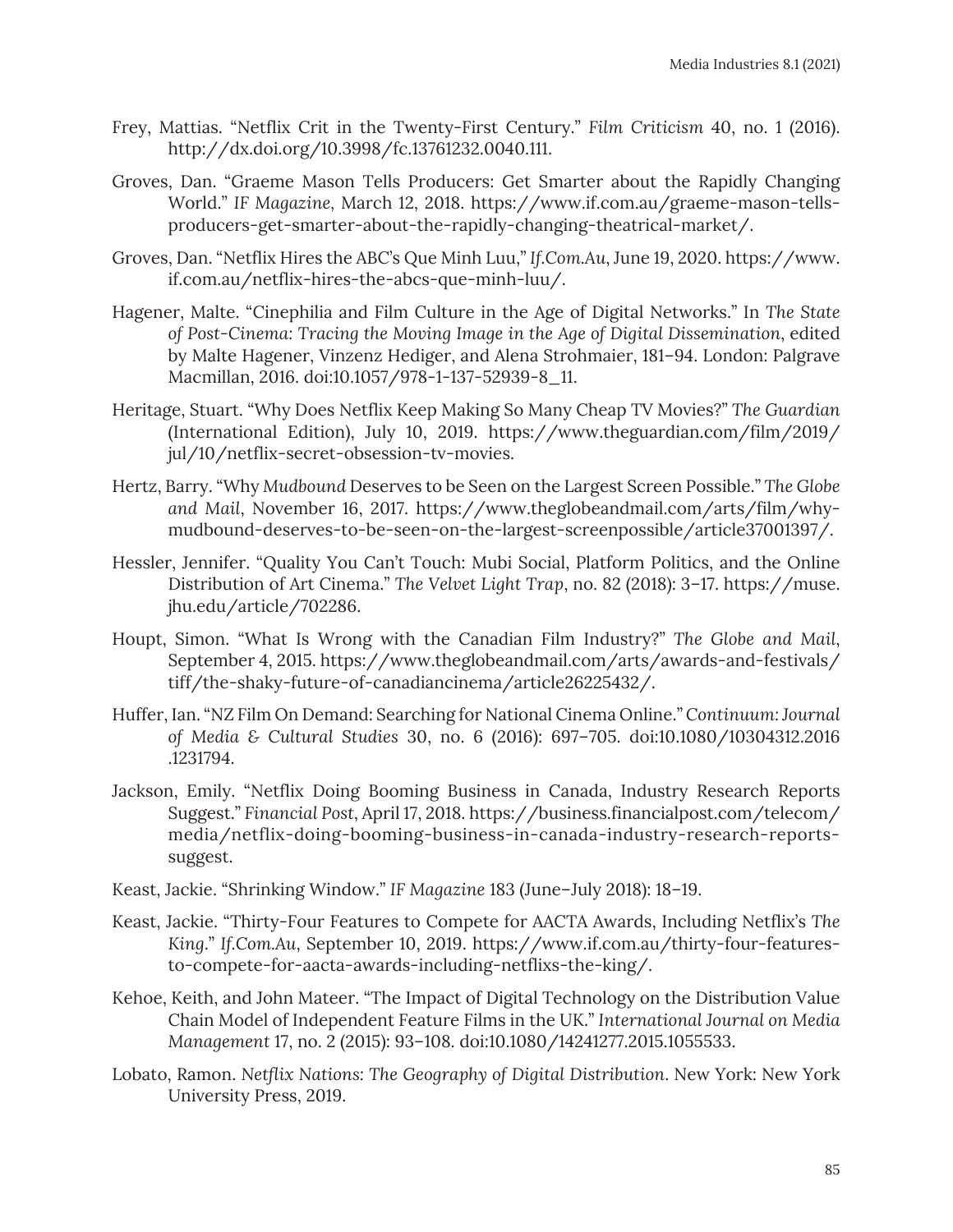- Lobato, Ramon. "The Politics of Digital Distribution: Exclusionary Structures in Online Cinema." *Studies in Australasian Cinema* 3, no. 2 (2009): 167–78. doi:10.1386/ sac.3.2.167/1.
- Lobato, Ramon, and Alexa Scarlata, *Australian Content in SVOD Catalogs: Availability and Discoverability—2019 Edition*. Melbourne: RMIT University, 2019. https://apo.org. au/node/264821.
- Lobato, Ramon, and Amanda D. Lotz. "Imagining Global Video: The Challenge of Netflix." *Journal of Cinema and Media Studies* 59, no. 3 (2020): 132–36.
- Lobato, Ramon, and Stuart Cunningham. "Netflix Is Opening its First Australian HQ. What Does This Mean for the Local Screen Industry?" *The Conversation*, June 19, 2019. https://theconversation.com/netflix-is-opening-its-first-australian-hq-whatdoes-this-mean-for-the-local-screen-industry-118903.
- Lotz, Amanda D., Ramon Lobato, and Julian Thomas. "Internet-Distributed Television Research: A Provocation." *Media Industries* 5, no. 2 (2018): 35–47. http://dx.doi. org/10.3998/mij.15031809.0005.203.
- Make It Australian. "Open Letter to Federal Parliamentarians." *Make It Australian* March 26, 2018. https://makeitaustralian.com/news/open-letter.
- McDonald, Kevin, and Daniel Smith-Rowsey, eds. *The Netflix Effect: Technology and Entertainment in the 21st Century*. New York: Bloomsbury, 2016.
- Malyk, Loren. "Production Spend in B.C. Up 31% in 2017/18." *Playback*, July 18, 2017. http:// playbackonline.ca/2018/07/18/production-spend-in-b-c-climbs-to-3-4bin-201718/.
- Maslin, Sue. "Embracing Uncertainty: Preparing for a Future at the Intersection of Creativity, Business and Screen Technologies." Public Lecture, School of Media and Communication, RMIT University, Melbourne, Australia, August 27, 2019.
- Mason, Graeme. "Voice of the Industry." *IF Magazine* 181 (February–March 2018): 6.
- "Netflix Offers 'Phenomenal Deal'; Paid Actors at Downtown Launch Instructed to 'Look Really Excited.'" *The Toronto Star*, September 23, 2010, p. B1.
- Pilieci, Vito. "Swimming Up Streams: Why Watching Online TV Is Getting So Very Complicated." *Ottawa Citizen*, April 11, 2019. https://ottawacitizen.com/news/local-news/ swimming-up-streams-why-watching-online-tv-is-getting-so-very-complicated.
- Roxborough, Scott. "No Netflix Films in Cannes for Second Year Running." *The Hollywood Reporter*, April 18, 2019. https://www.hollywoodreporter.com/news/no-netflixfilms-cannes-second-year-running-1202596.
- Screen Australia. *Producer Offset Guidelines*, December 1, 2018. https://www.screenaustralia.gov.au/getmedia/dca7da14-7350-4203-a332-c5115cfff996/Guidelines-produceroffset.pdf.
- Screen Australia. *Drama Report: Production of Feature Films, TV and Online Drama in Australia in 2018/19.* October, 2019. https://www.screenaustralia.gov.au/getmedia/08d8518b-867b-4f61-8c2e-ebd10f0dc3a4/Drama-report-2018-2019.pdf?ext=.pdf.